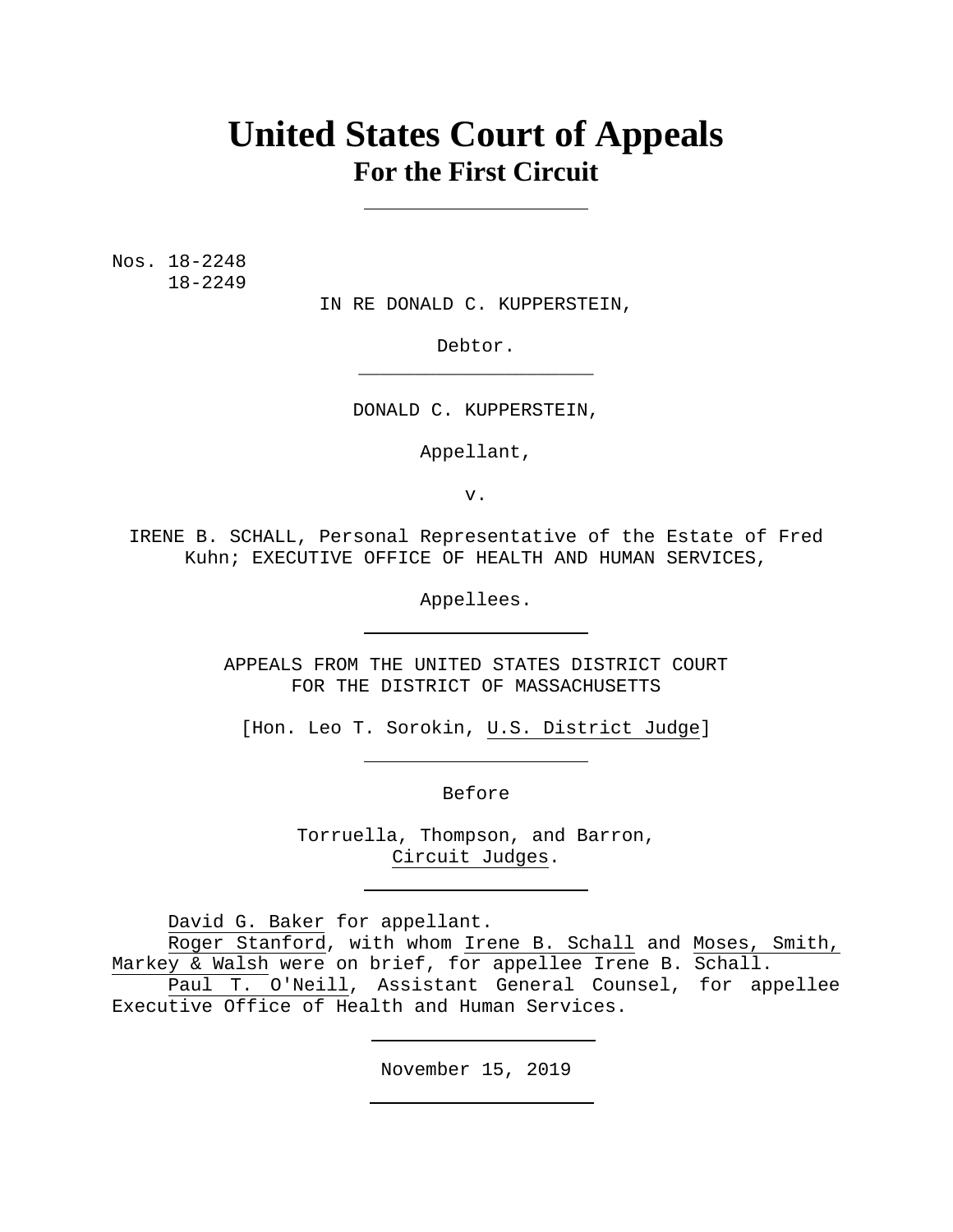# **THOMPSON**, **Circuit Judge**.

#### **PREFACE**

Five years ago, Thomas Sheedy bought Carol Thibodeau's house for a pittance and gave it to appellant Donald Kupperstein, an attorney licensed in Massachusetts. The state court reversed the sale, but Kupperstein kept collecting rent. These appeals are the latest round in his long fight to keep the money, which he now owes the Commonwealth of Massachusetts (we'll explain why). So far, he's defied seven state court orders, four arrest warrants, and a mountain of contempt sanctions. He filed bankruptcy to ward them off — hoping the Bankruptcy Code's "automatic stay" would stop the state court from enforcing its orders. But the bankruptcy court lifted the stay, so Kupperstein skedaddled while his lawyer appealed. Fed up, Massachusetts asked the judge to dismiss the appeal based on the "fugitive disentitlement doctrine" — the rule that a fugitive (usually a criminal one) forfeits the right to appeal the judgment (usually a conviction) he's fleeing. The district court agreed and dismissed the appeal.

Kupperstein's serial misconduct and contempt for the state courts trouble us, too. And his victims argue (fairly) that the Bankruptcy Code doesn't shield him from his comeuppance. But the district court never reached that issue; it booted the appeal prematurely. Because we find this early dismissal was an abuse of discretion, we reverse and remand for a decision on the merits.

- 2 -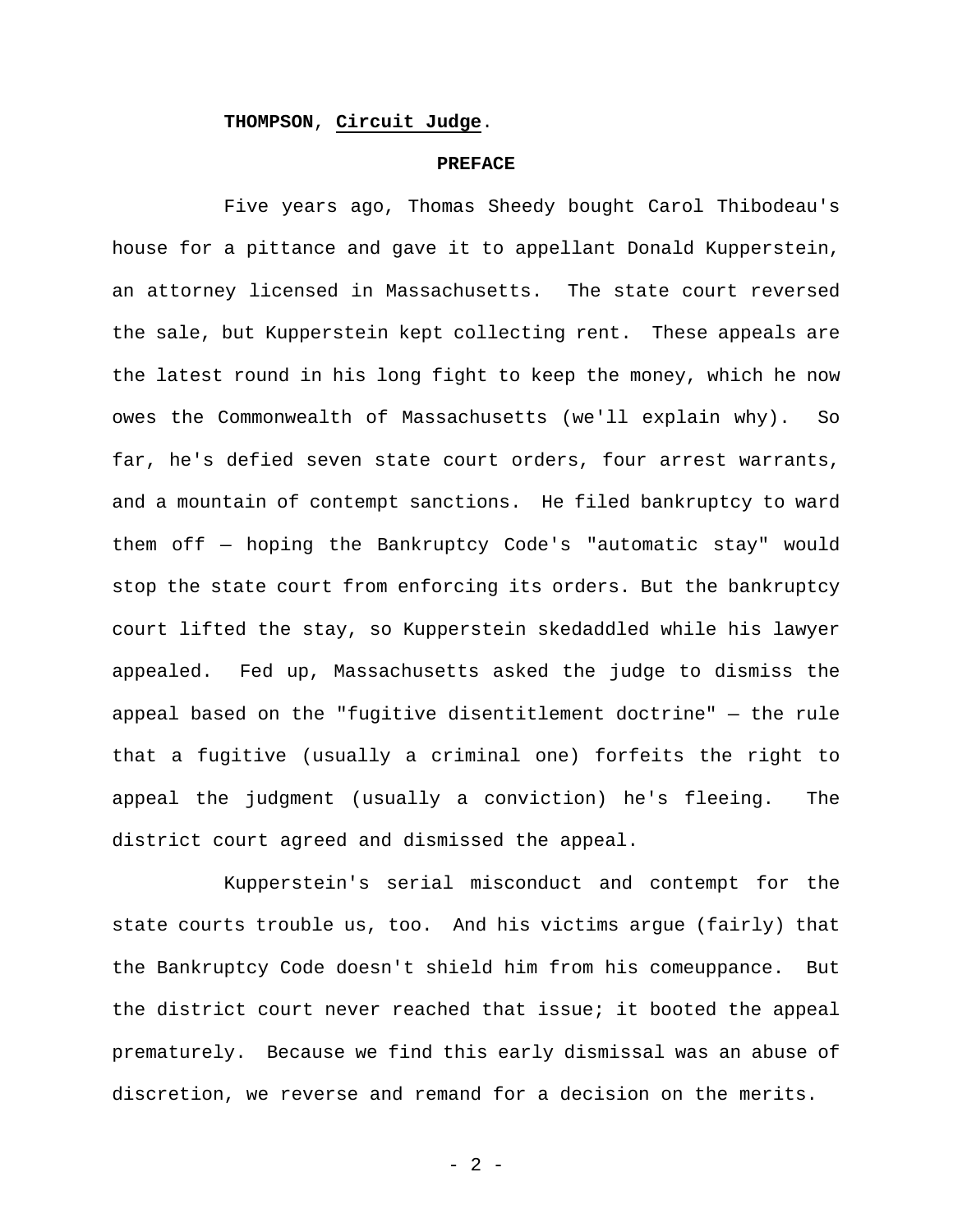# **HOW WE GOT HERE**

#### **The House**

When her father died, Carol Thibodeau (Fred Kuhn's only child) was left with his only significant asset: a house at 346 Reservoir Street in Norton, Massachusetts. Unfortunately for Thibodeau, Kuhn's estate also owed approximately \$191,747 to the Massachusetts Office of Health and Human Services, more commonly known as "MassHealth." $1$  (For the uninitiated, MassHealth can recoup paid benefits from a recipient's estate after he dies. See Mass. Gen. Laws ch. 118E, §§ 31, 32). The state had long ago placed a lien on Kuhn's house to secure the debt. After Kuhn passed, MassHealth planned to have Thibodeau, who was also the Estate's personal representative, sell the house (worth around \$168,000, per the probate court) to pay off the lien. It filed a petition in probate court to make that happen.

Enter Kupperstein and his associate, Thomas Sheedy  $-$  who had other plans. In November 2014, they showed up at Thibodeau's home with a sales pitch. First, they had bad news: the Estate owed the Town of Norton \$3,379.13 in unpaid real estate taxes**.** Not to worry – they could help. All she had to do was hand over the house to Sheedy, who would take care of the taxes. Thibodeau promptly agreed. And so, without notifying the Estate's attorney

<sup>1 &</sup>quot;Personal representative" is Massachusetts' term for an administrator or executor. See Mass. Gen. Laws ch. 190B, § 1-201.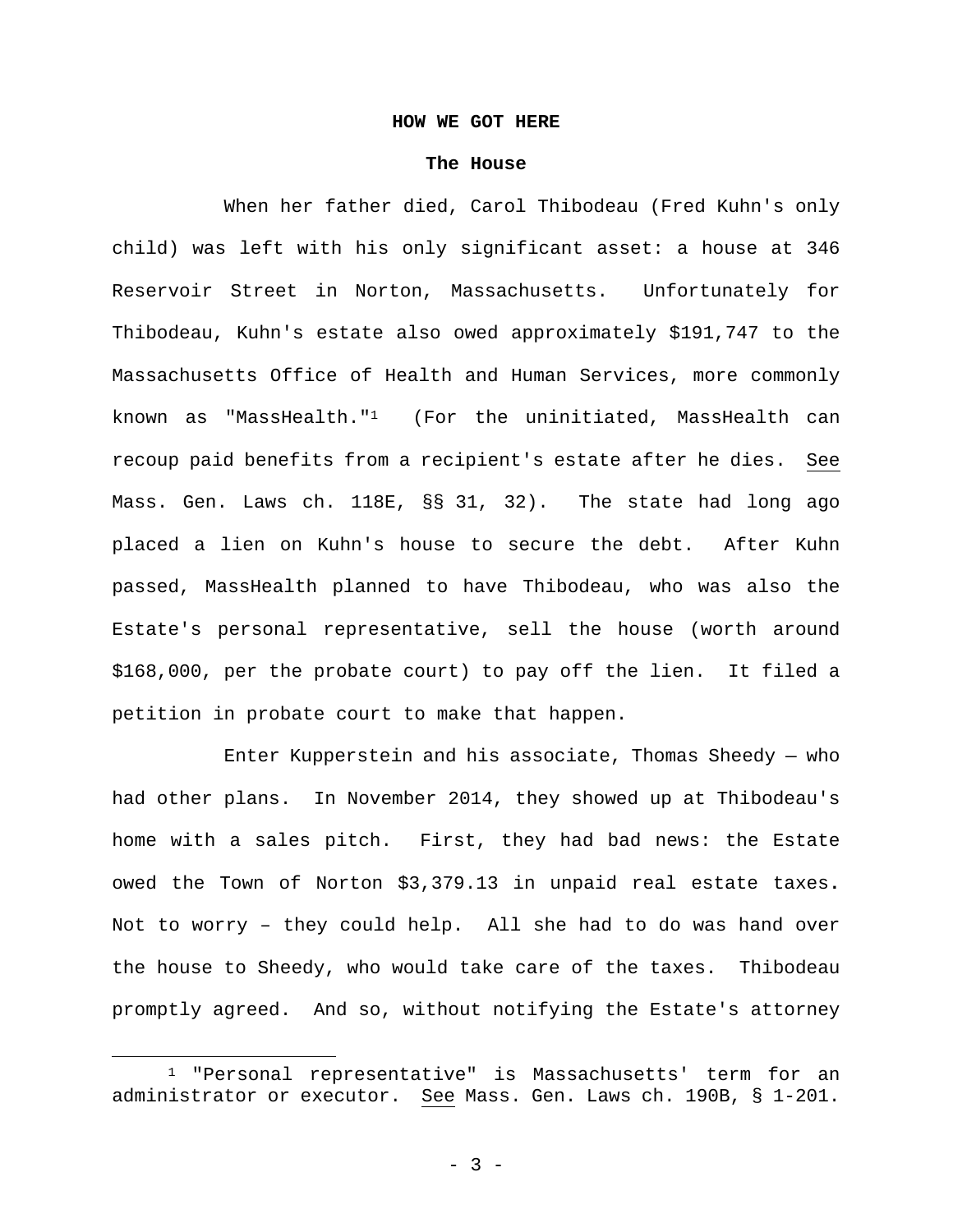(Austin McHoul), Kupperstein notarized a deed that conveyed the property to Sheedy (as trustee for the "Reservoir Street Realty Trust") in exchange for "less than \$100" and "tax redemption of \$3,379.13."2

Unbeknownst to Thibodeau, the deal was against the law (the probate court would later hold): she could not sell the house before paying MassHealth's six-figure claim. When McHoul discovered what happened, he (in the probate court's words) "requested Mr. Kupperstein and Mr. Sheedy return the property to the Estate of Mr. Kuhn due to the improper nature of the transaction." The duo refused.

## **The State Court Cases**

So began the five-year campaign to wrest back control of the house from Sheedy and Kupperstein, who dug in their heels. When McHoul told MassHealth of the house swap, MassHealth sued the pair in Massachusetts state court. After a year of legal wrangling,<sup>3</sup> the probate court voided the transfer to Sheedy,

<sup>2</sup> The appellees tell us that Kupperstein notarized the deed in Rhode Island, though he wasn't licensed to do so there, and falsely attested he'd done it in Bristol to make it seem legit.

<sup>&</sup>lt;sup>3</sup> For those willing to walk the procedural maze, MassHealth first sued Thibodeau, Sheedy, and Kupperstein in Suffolk Superior Court, which dismissed MassHealth's claim for fraud (because the complaint alleged misrepresentations to Thibodeau, not MassHealth), and left the sale intact (finding that Thibodeau, who inherited the house, had the power to sell it in her individual capacity).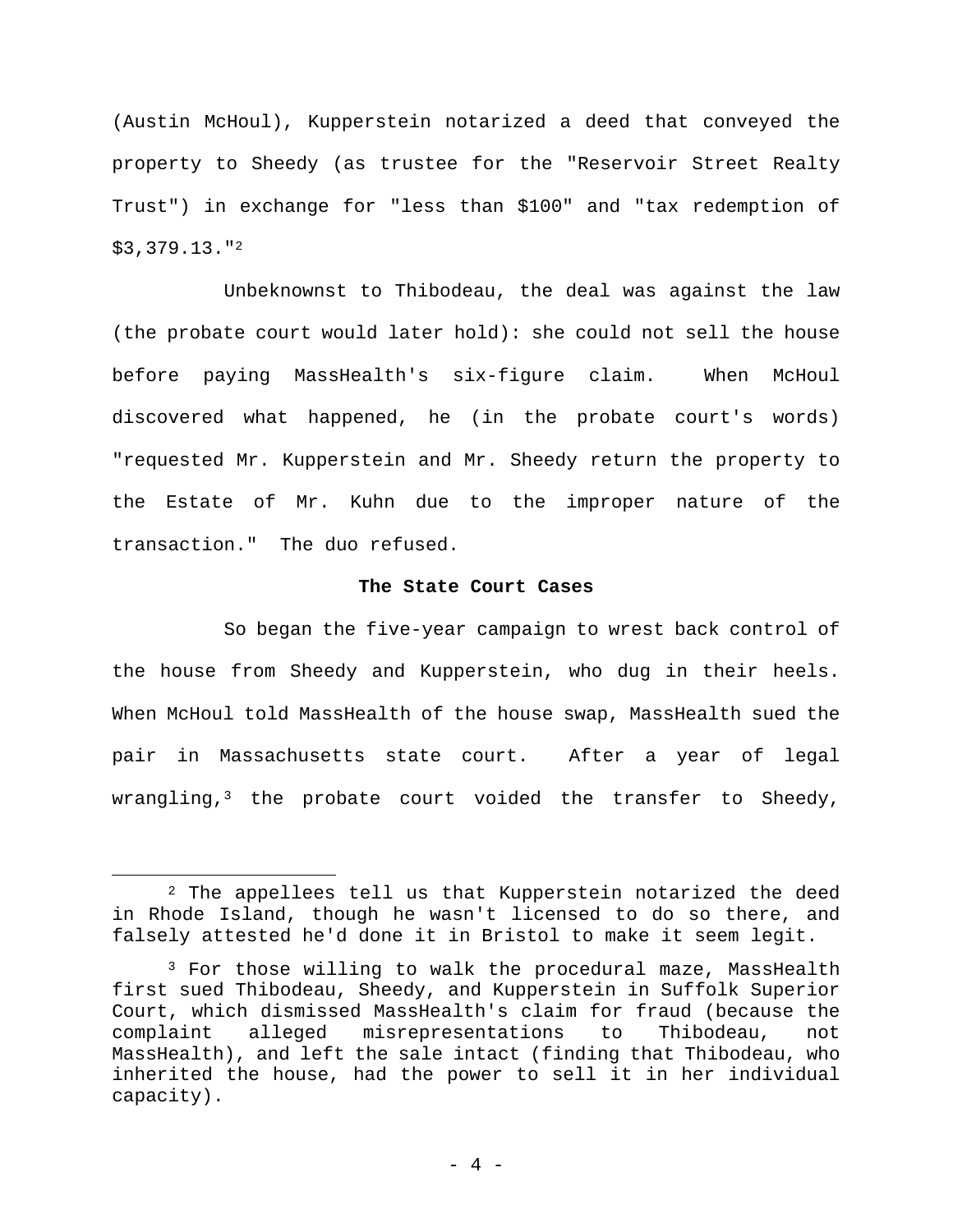restored the property to the Kuhn estate, and ordered its sale to pay MassHealth. The court also ordered that Kupperstein and Sheedy account for "any and all" rents they'd collected from the property and hand them over to MassHealth.<sup>4</sup>

Easier said than done, it'd turn out. Within a few months of the probate court's decision (by December 2016), Sheedy had leased the house for around \$1,800 a month. Mid-way through 2017, Sheedy passed off his claimed ownership to Kupperstein (as the trustee and beneficiary of the "Norton Realty Trust"), who kept collecting rent. All in all, Sheedy and Kupperstein raked in at least \$54,750 from tenants. Despite the district court's order, they gave none of it to MassHealth or the Estate.

 And so, on August 4, 2017, the probate court held the two in contempt. To no effect. Less than a month later, Kupperstein had installed two new tenants, whose lease dubbed Kupperstein's trust "the fee owner of [the] property at 346 Reservoir Street" and charged them the same \$1,800 monthly. In

However, the judge also held that MassHealth's lien was still valid and urged the agency to ask the probate court to force the property's sale to satisfy the debt. MassHealth took the court's cue and filed its petition. In granting it, the probate court voided the transfer to Sheedy, saying it violated MassHealth regulations. The superior court later resolved any conflict between its decision and that of the probate court by adopting the probate court's conclusion and entering judgment for MassHealth against Kupperstein.

<sup>4</sup> Kupperstein did not appeal that order.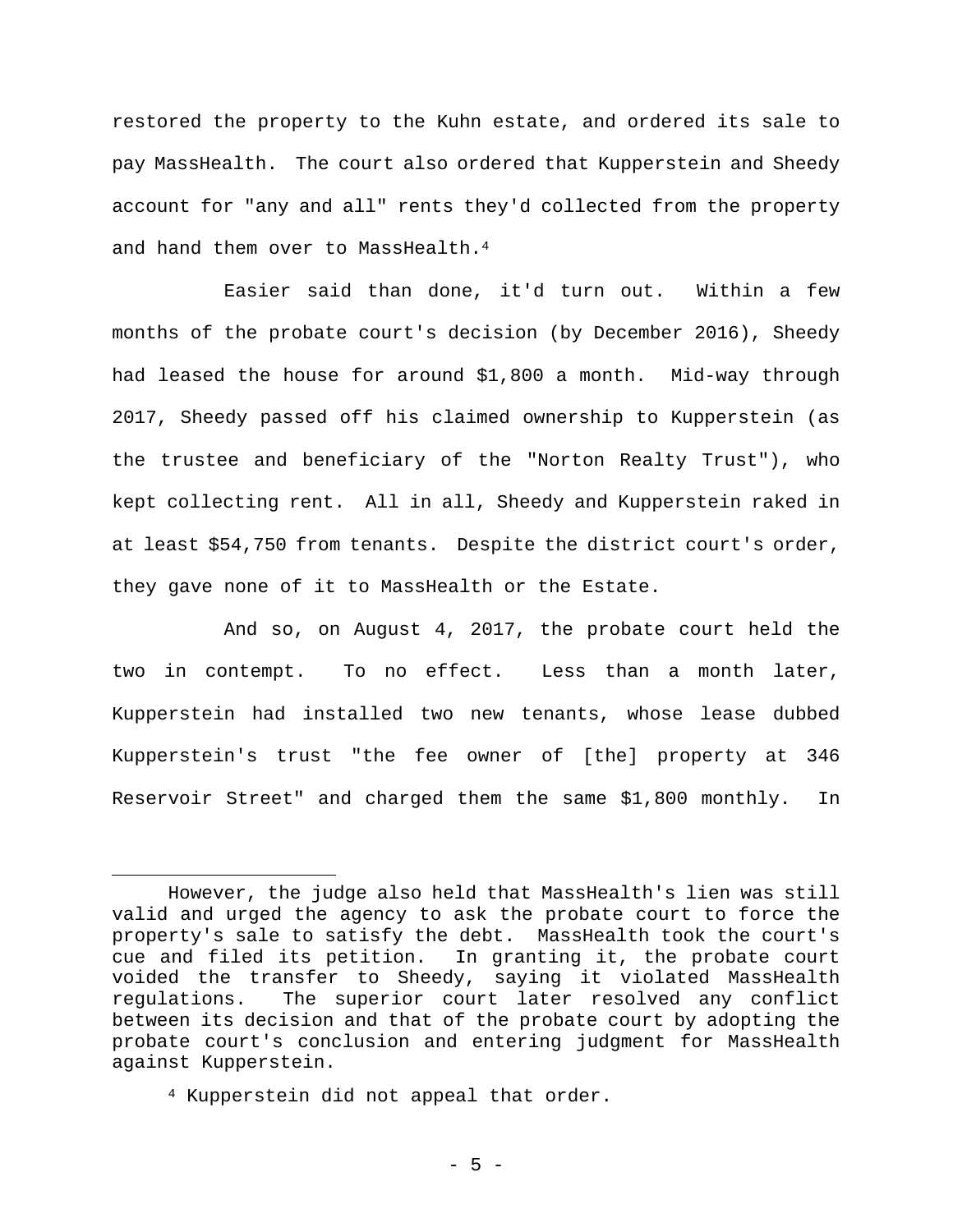answer, the probate court issued a decree making pellucid that "[n]either Thomas E. Sheedy nor Donald C. Kupperstein . . . shall execute or record any further documents concerning 346 Reservoir Street" and that any documents they executed were "without force or effect."Moreover, neither man, nor "anyone acting . . . at their direction(s)," was to "enter the property for any reason without further order."

Unsatisfied with how the probate proceedings were going, Kupperstein sought a second opinion. He sued Thibodeau in the Massachusetts Land Court, asking it to declare him the house's rightful owner. In his filings, Kupperstein forgot to mention the probate court's decisions. Playing legal whack-a-mole, MassHealth intervened to educate the land court, which dismissed Kupperstein's complaint as "wholly insubstantial and frivolous . . . because he completely ignored" that the probate court had already "fully and finally adjudicated the title to the Property" against him. The court concluded that Kupperstein "brought [the case] in bad faith" and awarded MassHealth and Thibodeau over \$9,000 in attorneys' fees.

The next day (December 22, 2017), the probate court doubled down, finding Sheedy and Kupperstein in contempt again and ordering them (again) to cough up the rent they'd collected. It also ordered them to "surrender all keys and any other means of access" to the house, along with "any documents, leases or other

- 6 -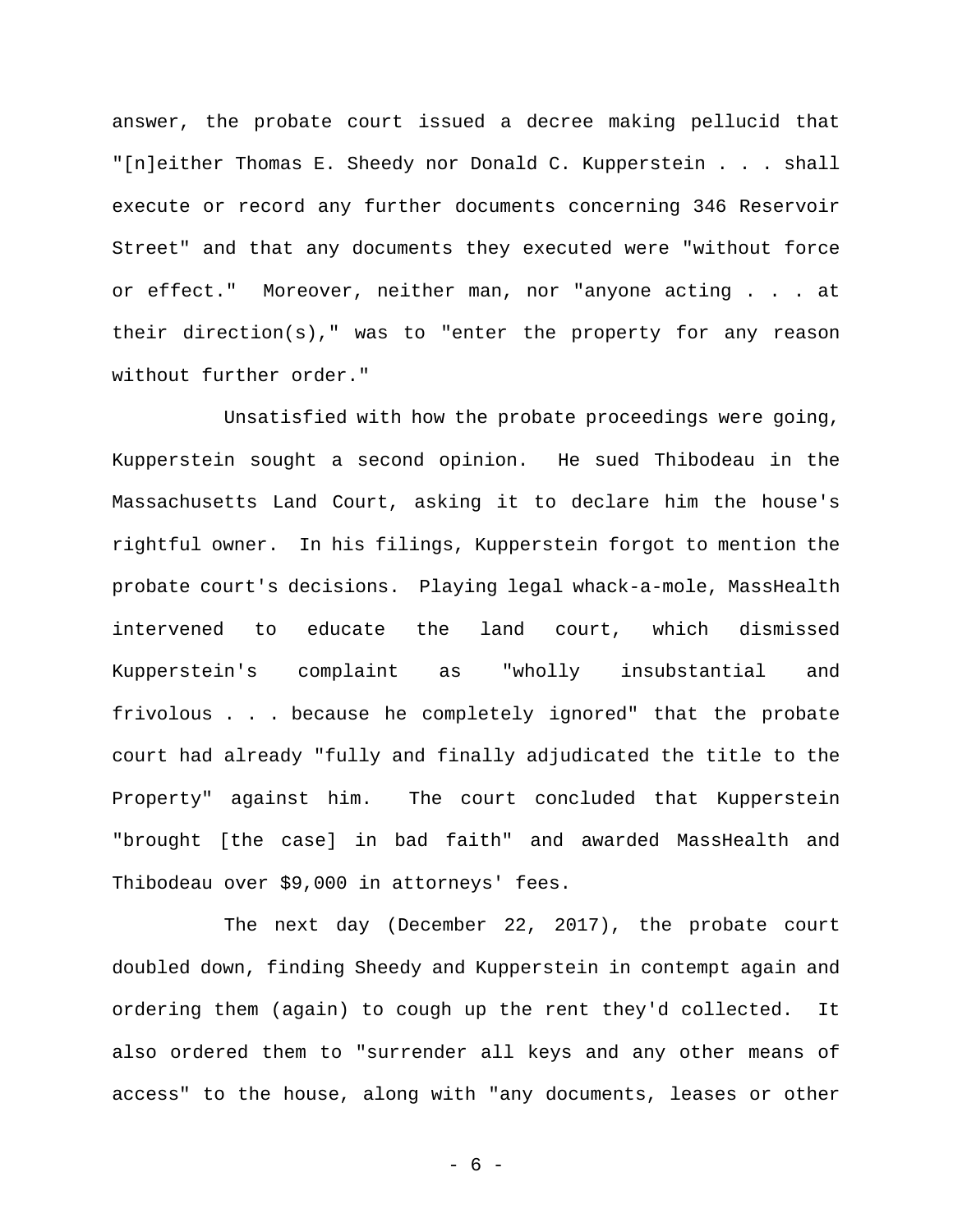instruments," to the Estate by the close of business. And it threatened to jail them for 30 days unless they paid MassHealth \$5,400. In response, Kupperstein and Sheedy surrendered roughly \$3,000 in checks, but not the keys and leases. Losing patience (and without being asked), the court directed the pair to explain why it shouldn't impose the 30-day jail sentence. It scheduled the hearing for January 12, 2018.

On January 11, 2018 – the day before the hearing  $-$ Kupperstein filed this case in the United States Bankruptcy Court for the District of Massachusetts, listing the Kuhn house as his own asset worth \$350,000.5

Some background: a bankruptcy filing triggers an automatic stay that halts lawsuits against the debtor in other courts until a federal court ends the case or lifts the stay. See In re Soares, 107 F.3d 969, 975 (1st Cir. 1997)(citing 11 U.S.C. § 362(a)). The idea is to stop creditors from scrambling for "the lion's share of the debtor's assets" (so they can be divvied-up more fairly) and to give the debtor breathing room to manage his debts (so he can get a fresh start). Id. at 975, 977. At his hearing the next day, Kupperstein claimed that the automatic stay tied the state court's hands, so it could not sanction him for

<sup>5</sup> To mitigate things, Kupperstein did note that he owned the house "subject to Probate Court rescission Order and Execution against prior owner."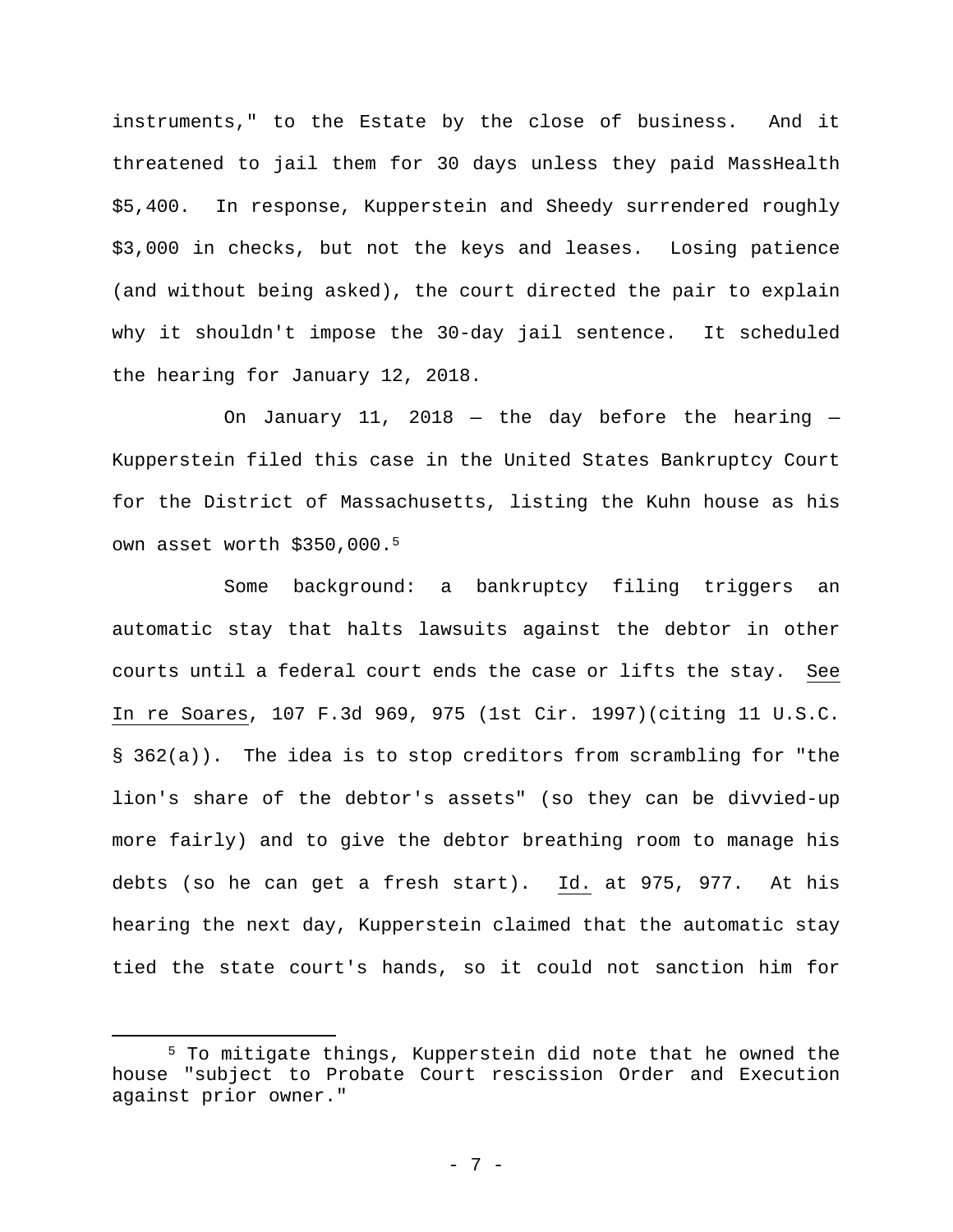failing to produce the rents and keys. The probate court didn't see it that way. It held that Kupperstein had violated its orders a fourth time, locked him up in a holding cell for the rest of the day, then gave him another chance to give up the house keys (though Kupperstein claimed he didn't have them). At the next court date (in March 2018), after retrying the automatic stay argument (unsuccessfully), Kupperstein pulled \$5,400 cash from his pocket to purge the contempt. He also produced a set of keys.

Then Kupperstein went AWOL. The court held him in contempt twice more for snubbing his three next court dates as well as the court's previous orders. To sum up, the court wrote, in violation of its orders, Kupperstein and Sheedy had: swapped and leased the house, installed new tenants, changed the locks, trespassed, listed the property as a personal asset on Kupperstein's bankruptcy petition, and withheld \$54,750 in rent. The court ordered Kupperstein and Sheedy to pay MassHealth the outstanding rents, plus (as sanctions) \$10,485 in attorneys' fees and the \$70,289.65 statutory interest on MassHealth's unpaid Medicaid claim**.**<sup>6</sup> It also warned they'd be arrested and jailed for 30 days unless they worked with MassHealth to agree on a payment

<sup>6</sup> Also, in November 2018, the superior court entered judgment ordering Kupperstein to pay all those amounts, plus \$6,330 costs and fees already awarded in the land court case and \$575,240.37 (three times the MassHealth claim of \$191,746.79), with interest, to MassHealth.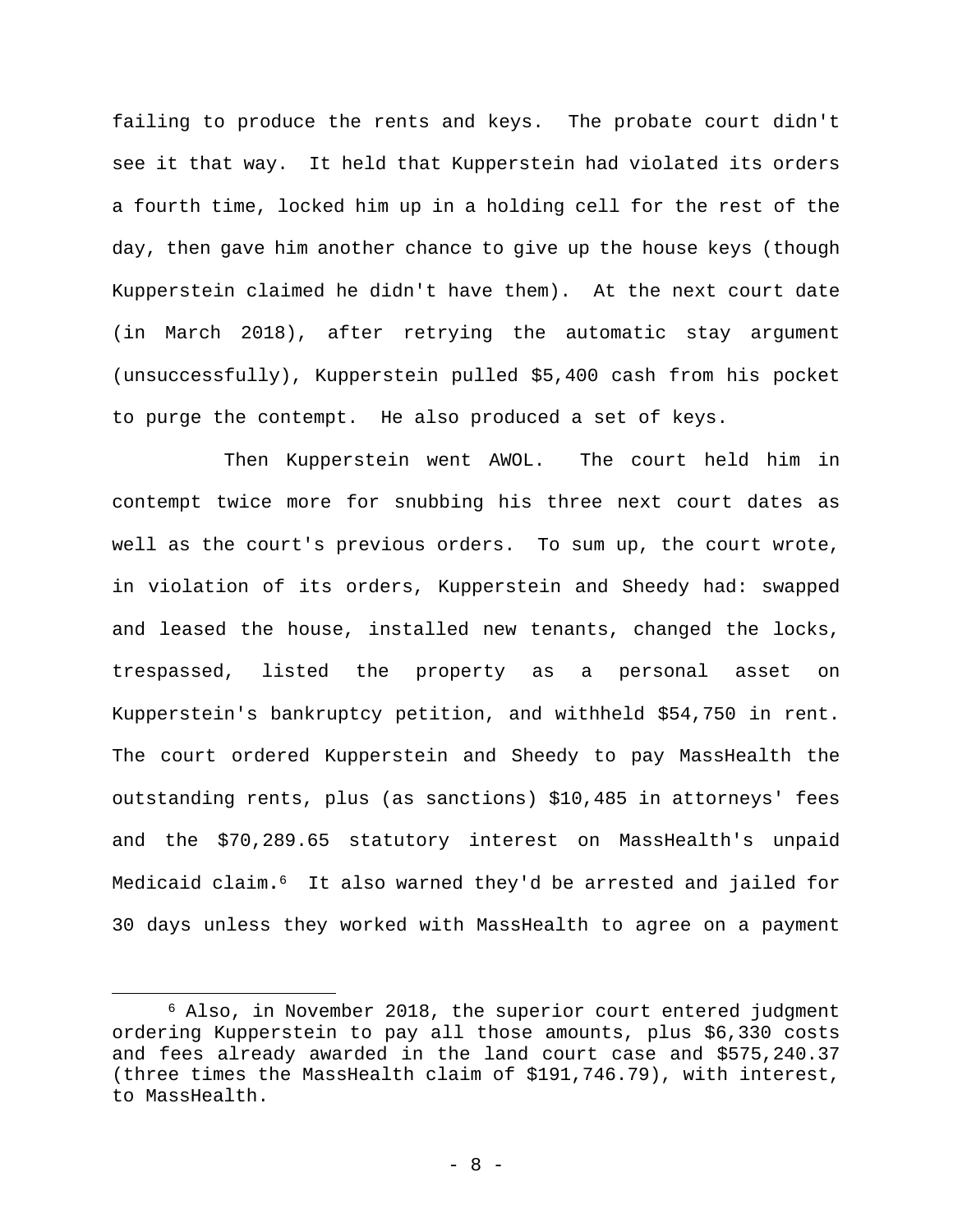plan. To date, Kupperstein has still not complied with those orders, and the probate court has issued four warrants for his arrest. Despite several attempts to locate and arrest him — once at his last known address — he's remained at large. During one attempt, the sheriff reported that Kupperstein's house appeared "closed up" and "abandoned" with the furniture covered in cloths.

# **This Case**

Meanwhile, the Estate (through Appellee Irene Schall, a lawyer who replaced Thibodeau as its representative) and MassHealth petitioned the bankruptcy court to grant them relief from the automatic stay so the state court actions could proceed.7 Kupperstein's counsel shot back with a motion to hold *MassHealth*  in contempt, arguing that by asking the probate court to hold Kupperstein in contempt and litigating other motions in that court after the bankruptcy filing, the agency violated the automatic stay. While the motions were pending, the bankruptcy court granted Schall partial relief from the stay to (finally) sell the house, which she did.

The bankruptcy court later denied Kupperstein's motion for contempt and granted MassHealth relief from the stay. It reasoned that the probate court's contempt proceedings were exempt

1

<sup>7</sup> Schall and MassHealth also filed adversary proceedings arguing that the bankruptcy court should not discharge the debts Kupperstein owes them, and should dismiss his bankruptcy petition outright. Those proceedings are still pending.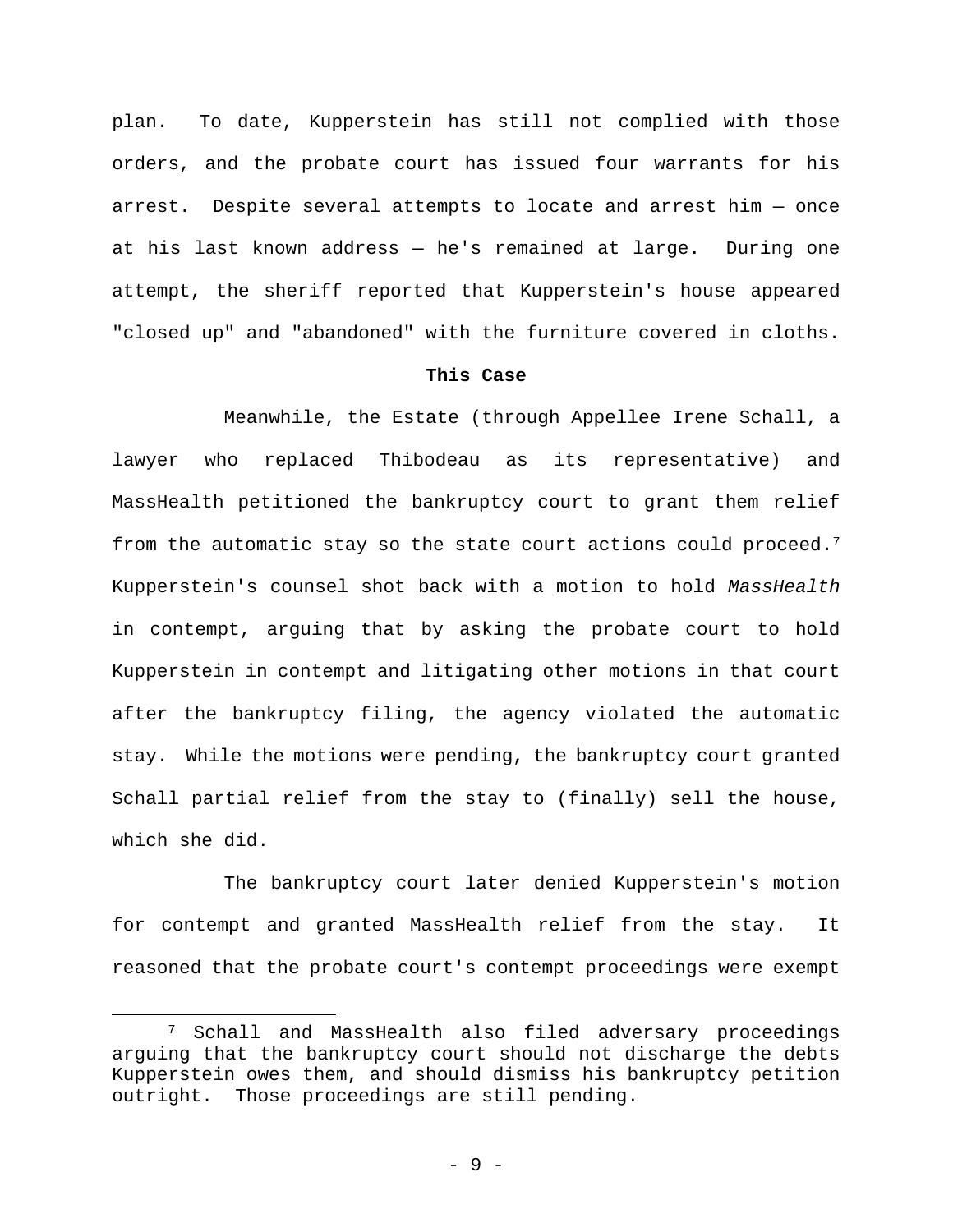from the automatic stay under 11 U.S.C. 362(b)(4) because they aimed "to enforce [a] governmental unit's . . . police and regulatory power," citing In re Dingley, 852 F.3d 1143, 1146 (9th Cir. 2017) and Alpern v. Lieb, 11 F.3d 689, 690 (7th Cir. 1993). As a result, on August 13, 2018, the bankruptcy court ordered that all three state court actions (in superior court, land court, and probate court) could proceed to collect "any restitution and sanction amounts," including attorneys' fees, from Kupperstein.<sup>8</sup> Kupperstein appealed both rulings (the one granting relief from the automatic stay and the other refusing to hold MassHealth in contempt for violating it) to the district court. He asked the bankruptcy and district courts to keep the stay in place pending his appeal, which both those courts denied.<sup>9</sup> He then petitioned

<sup>8</sup> The court caveated, though, that MassHealth could not attempt to enforce "any judgment with respect to the \$191,741.79 MassHealth reimbursement claim or attempt to collect from Kupperstein all or any part thereof."

<sup>9</sup> Kupperstein also asks us to review the district court's September 6, 2018 decision declining to keep the automatic stay in place while it considered his appeal. However, his notice of appeal mentioned only the "orders entered . . . on December 17, 2018" (*i.e.*, the orders dismissing his appeal). "Even though notices of appeal are to be liberally construed, if the appellant chooses to designate specific determinations in [her] notice of appeal  $-$  rather than simply appealing from the entire judgment  $$ only the specified issues may be raised on the appeal." Santos-Santos v. Torres-Centeno, 842 F.3d 163, 169 (1st Cir. 2016) (citations and quotation marks omitted). Kupperstein does not explain why we should make an exception to that rule here — waiving the argument — so we find ourselves without jurisdiction to review the decision denying him a stay pending his district court appeal.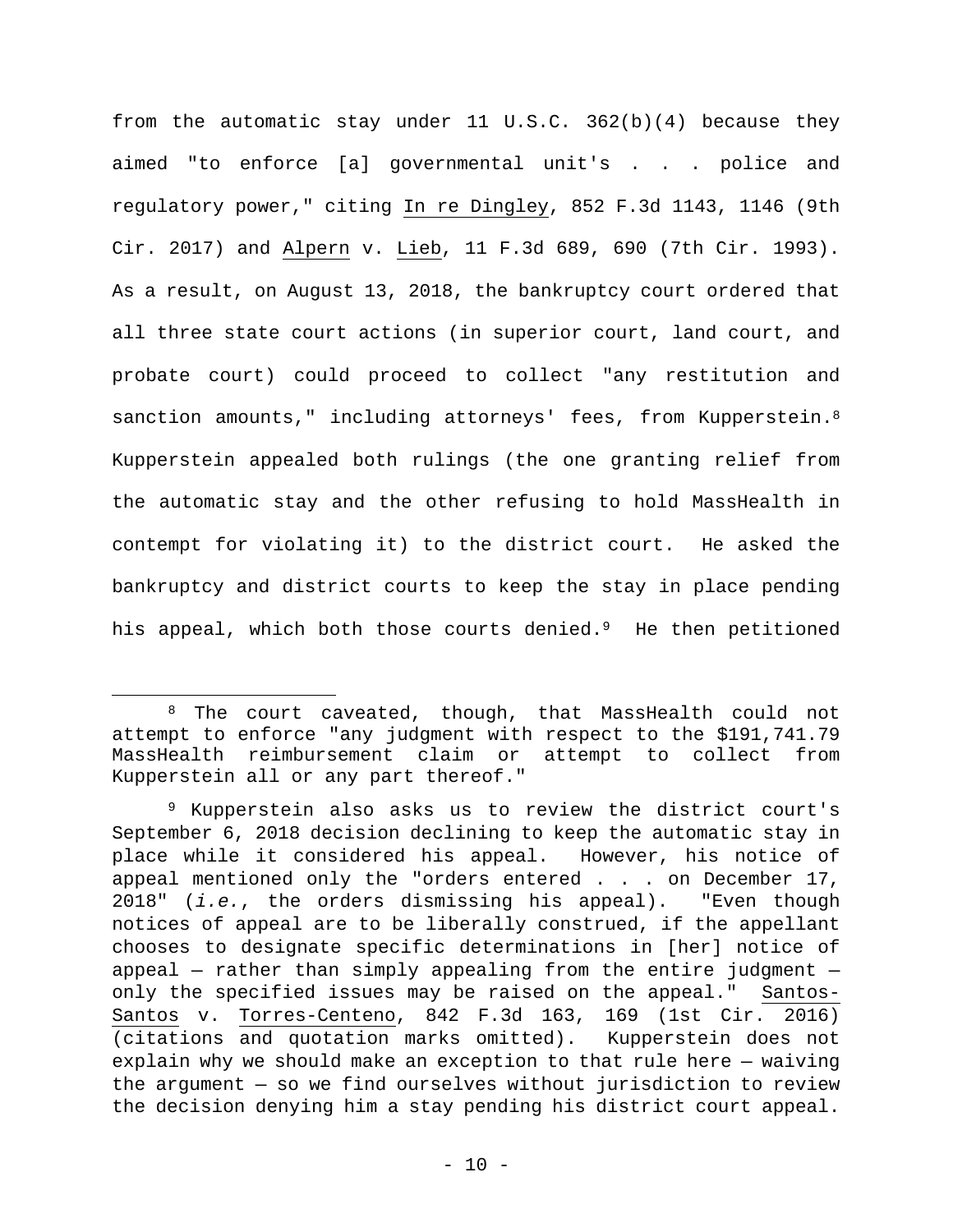us to impose our own stay. We construed that petition as for writ of mandamus and denied it.

In the meantime, Kupperstein missed his September 2018 contempt hearing, resulting in another arrest warrant (for his seventh contempt, for those counting). That was the last straw for MassHealth and the Estate. They moved the district court to dismiss both appeals based on the fugitive disentitlement doctrine, which allows courts to dismiss the appeal "of a fugitive who is still on the lam." Walsh v. Walsh, 221 F.3d 204, 214 (1st Cir. 2000). MassHealth (joined by the Estate) argued that by "flouting" the probate court's orders and evading arrest, Kupperstein became a "fugitive from justice." The agency did not argue that Kupperstein violated any orders in this federal case. Nonetheless, in its view, Kupperstein's appeals were just his latest ploy in his "contumacious" campaign "to frustrate and delay" the state court's orders. As such (it urged) the appeal should be dismissed under our analysis in Goya Foods, Inc. v. Unanue-Casal, 275 F.3d 124, 128 (1st Cir. 2001) (where we tossed two fugitives' appeals from orders executing judgment and holding them in contempt).

See United States v. Salimonu, 182 F.3d 63, 74 n.10 (1st Cir. 1999) (holding that parties waive arguments they fail to develop).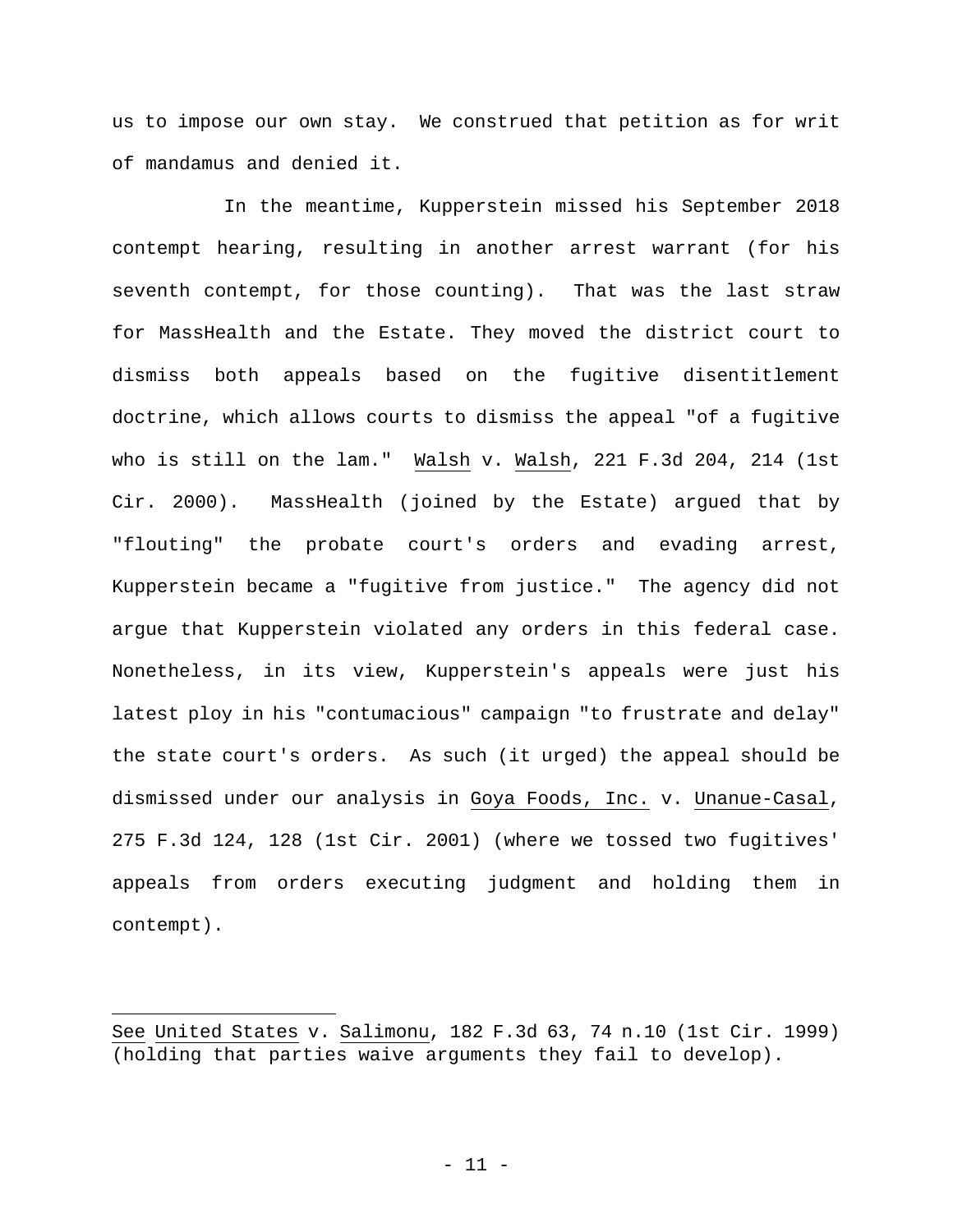Reserving ruling, the district court promptly directed MassHealth to report whether Kupperstein showed at his next (December 14, 2018) probate court hearing to purge the contempt. After Kupperstein missed that hearing, too (triggering another arrest warrant), the district court dismissed his appeals "for the reasons stated in [MassHealth's] motion."

Kupperstein appealed to us.

 $\overline{a}$ 

# **THE FUGITIVE DISMISSAL RULE: A PRIMER**

Federal courts have the discretion to dismiss an appeal without hearing the merits "if the party seeking relief is a fugitive while the matter is pending." Degen v. United States, 517 U.S. 820, 824 (1996). We've done it "even where the appeal [was] taken from a civil judgment." Goya, 275 F.3d at 128–29 (citing Walsh, 221 F.3d at 214). This so-called "fugitive disentitlement doctrine"<sup>10</sup> is one of many tools  $-$  like the power to dismiss a case for failure to prosecute, to punish contempt of court, or to vacate judgments gained by fraud — that spring from federal courts' "inherent authority to protect their proceedings and judgments." Degen, 517 U.S. at 823 (citing Chambers v. NASCO, Inc., 501 U.S. 32, 43–46 (1991) (reviewing federal courts' "implied powers" to "impose . . . submission to their lawful mandates" and

 $10$  It got the name from Molinaro v. New Jersey, where the Supreme Court held that a fugitive's escape "disentitle[d]" him to appeal his criminal conviction. 396 U.S. 365, 365–66 (1970).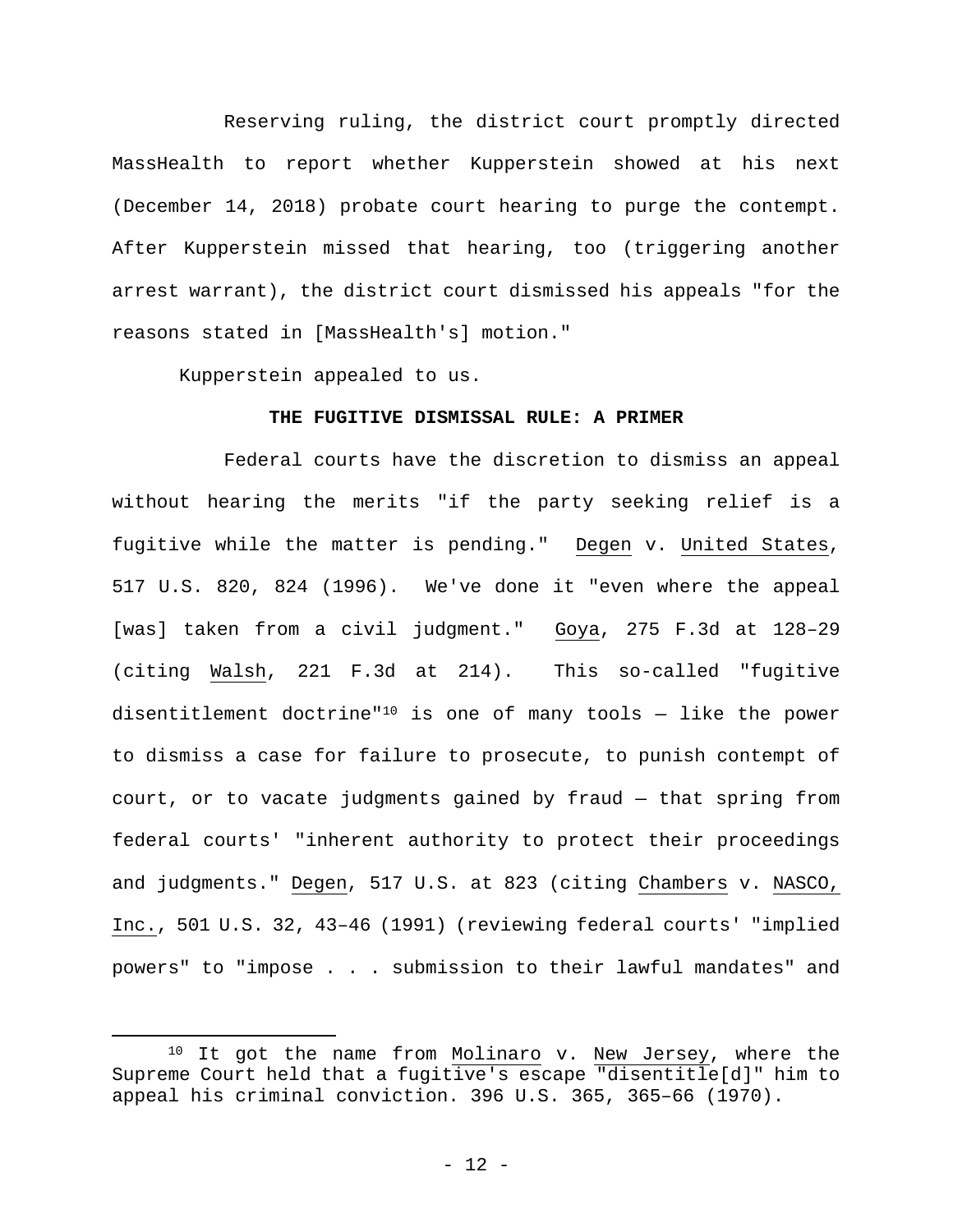sanction "conduct which abuses the judicial process")). It targets litigants who try to "reap the benefit of the judicial process without subjecting [themselves] to an adverse determination." United States v. Pole No. 3172, 852 F.2d 636, 643 (1st Cir. 1988).

However, discretionary dismissal is a "severe sanction" that cuts hard against our strong preference to decide disputes on their merits. Id. at 642 (internal quotations omitted); see also Degen, 517 U.S. at 828 (warning that respect for courts "is eroded, not enhanced, by too free a recourse to rules foreclosing consideration of claims on the merits"). And "principles of deference counsel restraint" when using an inherent power forged by unelected judges. Degen, 517 U.S. at 823. The fugitive dismissal rule, like any such power, is "limited by the necessity giving rise to its exercise." Id. at 829. So courts may wield it only when needed to serve its purposes: to ensure the "judgment on review" can be enforced, avoid delay or prejudice to the other side, protect the court's "dignity," and deter flight. Id. at 824–25; see also Walsh, 221 F.3d at 215 (reiterating that "the sanction . . . [of] dismissal" must be "necessary to effectuate the[se] concerns underlying the fugitive disentitlement doctrine" (internal quotation marks omitted)).

Given the stakes, we keep dignity and deterrence in mind ("[b]oth interests are substantial," Degen, 517 U.S. at 828), but focus on "the kind of practical considerations that inform the

- 13 -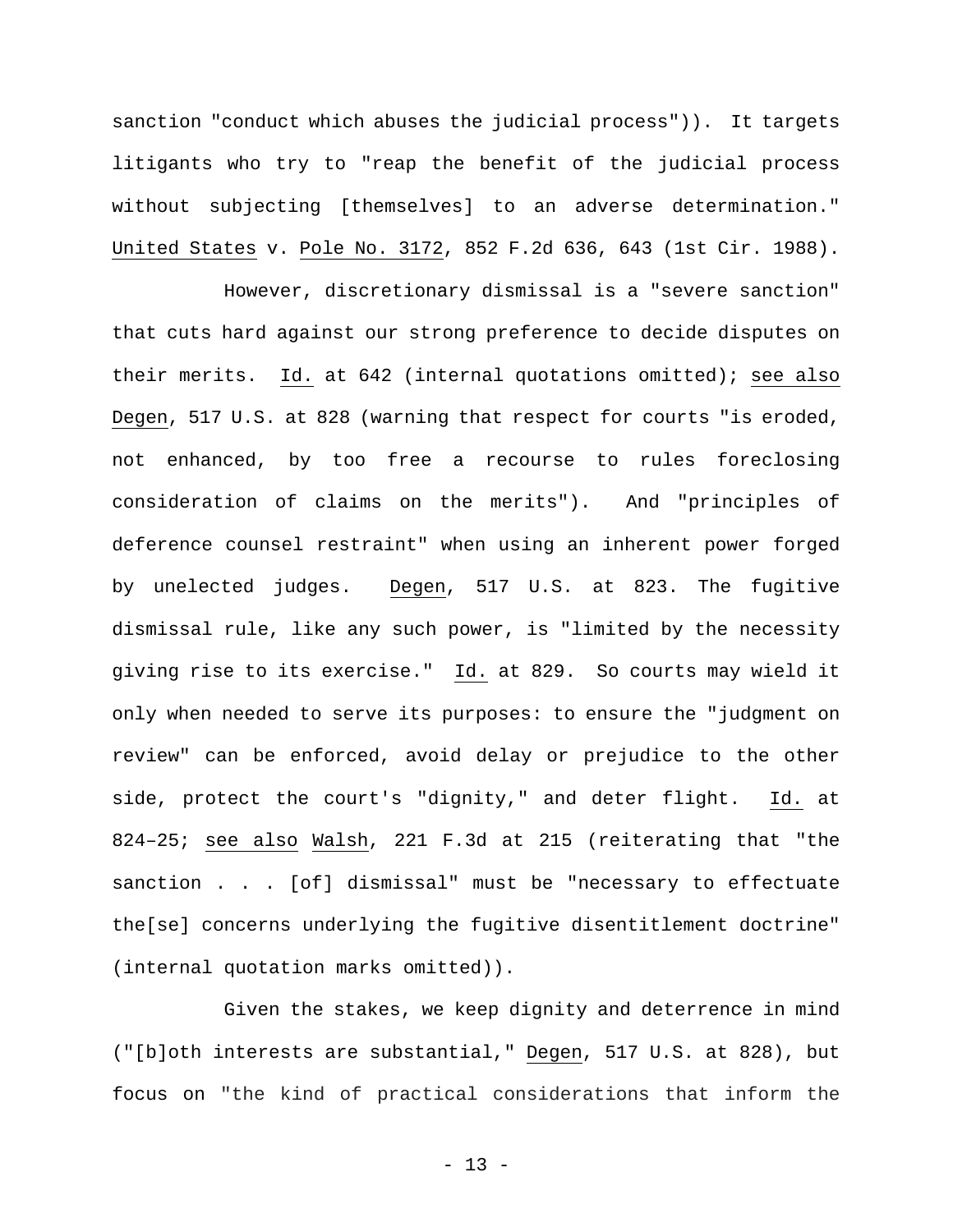decision whether to dismiss a suit with prejudice as a sanction for mistakes, omissions, or misconduct." Walsh, 221 F.3d at 215 (quoting Sarlund v. Anderson, 205 F.3d 973, 974 (7th Cir. 2000)); accord Goya, 275 F.3d at 129 (noting that the Court in Degen "focused attention on practical considerations particular to the case rather than abstract concerns about court dignity or future deterrence"). And so, at least in civil cases, the best reasons to threaten and impose dismissal are to (1) avoid rendering an unenforceable judgment and (2) prevent unfairness to the other party resulting from the appellant's fugitive status. Gao v. Gonzales, 481 F.3d 173, 177 (2d Cir. 2007).

All that said, we trust the district court to weigh these interests and determine what's "necessary" to serve them — within reason. As in any appeal from a discretionary dismissal imposed as a sanction, we'll reverse if the judge abused his discretion, but affirm if not. See Mastro v. Rigby, 764 F.3d 1090, 1096 & n.5 (9th Cir. 2014) (reviewing dismissal under fugitive disentitlement doctrine for abuse of discretion); Bano v. Union Carbide Corp., 273 F.3d 120, 125 (2d Cir. 2001) (same); see also Bachier-Ortiz v. Colon-Mendoza, 331 F.3d 193, 194 (1st Cir. 2003) (stating on appeal from a discretionary dismissal for lack of prosecution that we "review the district court's dismissal of a case as a sanction for abuse of discretion"); Young v. Gordon, 330 F.3d 76, 81 (1st Cir. 2003)(reviewing for abuse of discretion the discretionary

- 14 -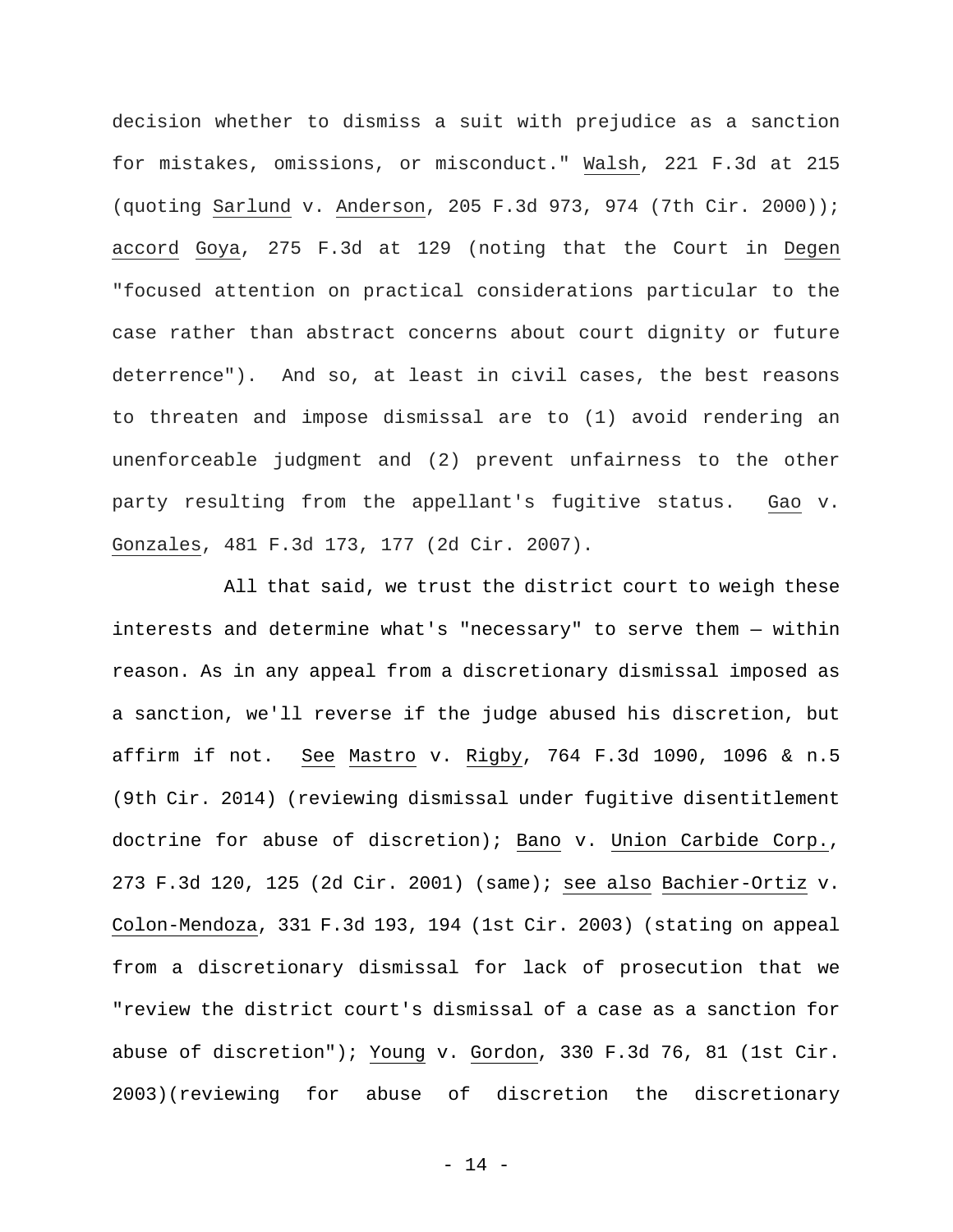dismissal of a case for failure to comply with court orders). Along the way, we review legal conclusions de novo (with no deference) and factual findings for clear error, Walsh, 221 F.3d at 214 — meaning we defer to the district judge's take on the facts unless our review of the whole record gives us "a strong, unyielding belief" that he made a mistake. In re O'Donnell, 728 F.3d 41, 45 (1st Cir. 2013) (internal quotation marks omitted). All-in-all, the abuse-of-discretion standard "is not appellantfriendly," and "a sanctioned litigant bears a weighty burden in attempting to show that an abuse occurred." Young, 330 F.3d at 81.

#### **OUR TAKE**

As we'll explain, Kupperstein meets that burden here. But first, we address his first two arguments — and in doing so, we'll tee up his third, which carries the day.

### **A Fugitive**

First, Kupperstein is "bewilder[ed] at the suggestion that he is a fugitive." According to him, he's "not evading arrest"; when MassHealth filed its motions to dismiss, he was "at home in South Easton" Massachusetts. It's not his fault that "the sheriff cannot find him," he tells us. However, the district court had good reason to find that Kupperstein was "a fugitive who remains in hiding . . . actively evading apprehension by the Sheriff." Despite seven contempt orders and an outstanding arrest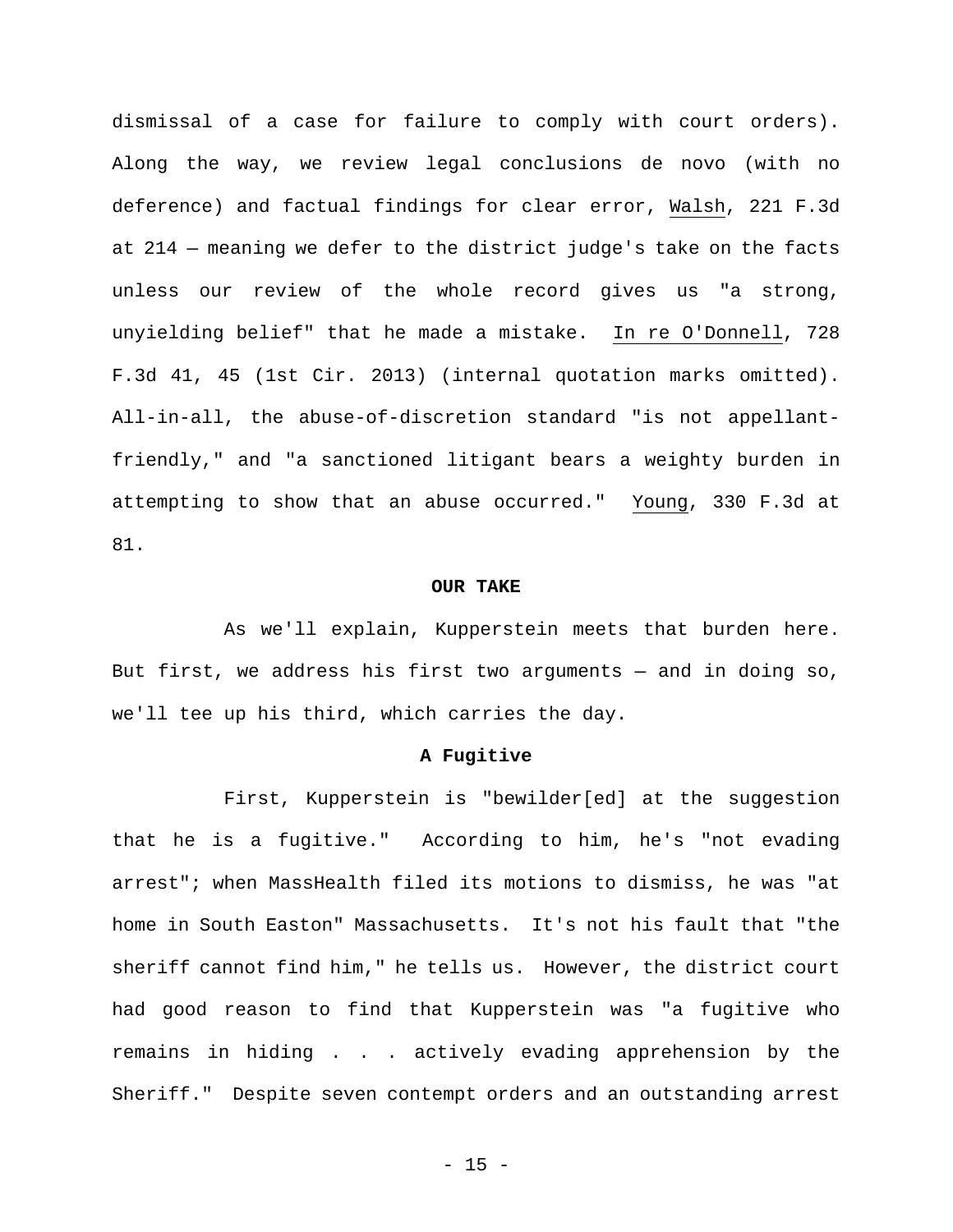warrant (which Kupperstein does not dispute he knew about), Kupperstein remained a no-show in the probate court. And so far as the sheriff could tell, he'd abandoned his house. Wherever he is, Kupperstein is hiding from arrest to shirk the probate court's sanctions. That makes him a fugitive. See Molinaro, 396 U.S. at 365–66 (holding bailed defendant became a fugitive because he "failed to surrender himself to state authorities" when required); United States v. Barnette, 129 F.3d 1179, 1184 (11th Cir. 1997)(ruling appellant became a fugitive "by hiding" from arrest warrant for contempt of court, even though it wasn't clear he'd left the jurisdiction); Empire Blue Cross & Blue Shield v. Finkelstein, 111 F.3d 278, 282 (2d Cir. 1997) (appellants were fugitives when they disappeared after warrants issued for missing depositions and disobeying court orders).

### **A Civil Case**

Second, Kupperstein maintains that the fugitive dismissal rule only applies to fugitives from criminal prosecutions, while the probate case is a civil matter. Not so long ago, this swing would've connected. In 1992, we rejected an ask to toss an appeal based on the fugitive dismissal rule because the company-defendant defied the district court's preliminary injunction and contempt order; we cautioned that we'd only applied the doctrine to *criminal* fugitives, and we were "extremely reluctant to invoke [it] when [the] appellant ha[d] not committed any criminal act." United

- 16 -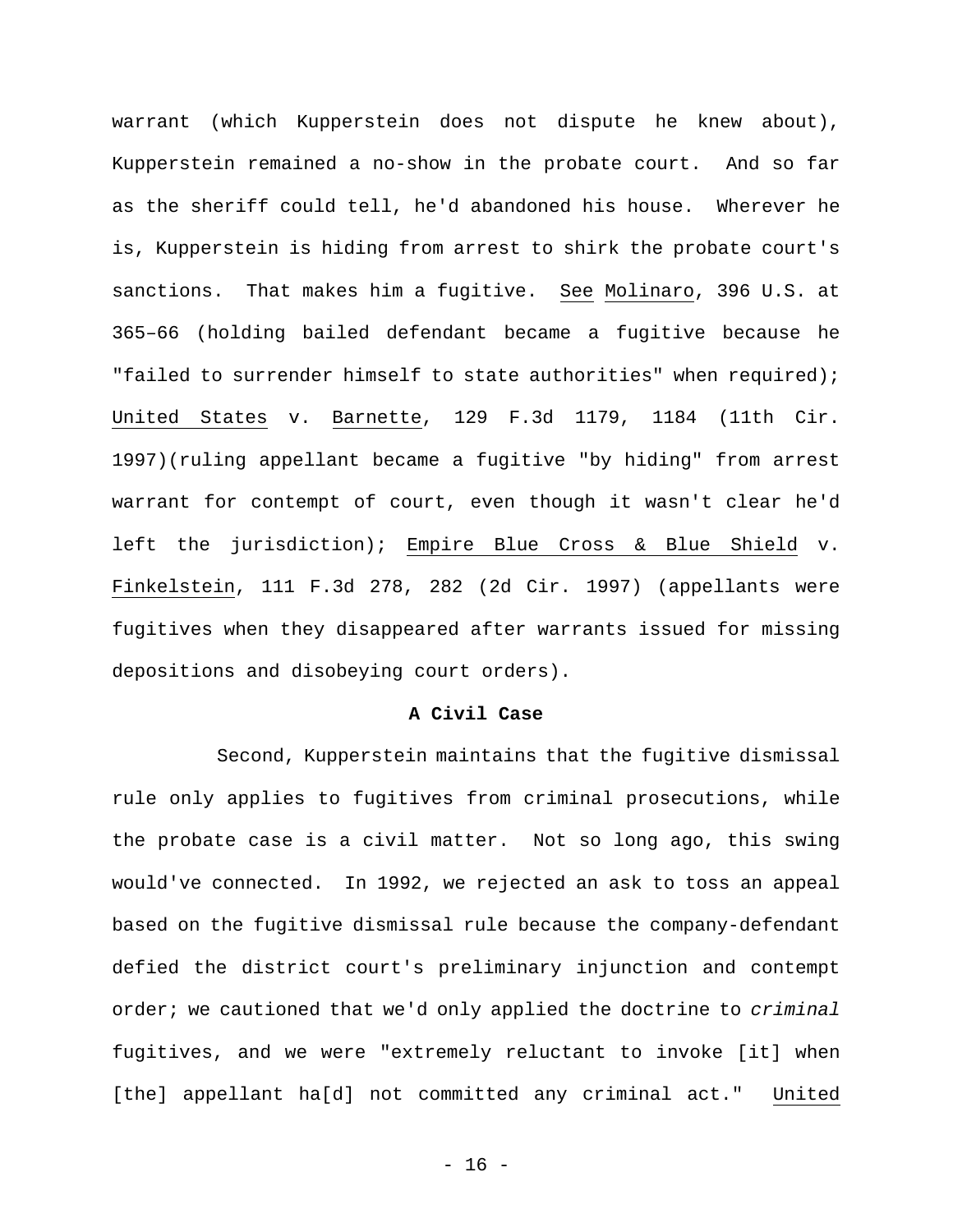Elec., Radio and Mach. Workers of Am. v. 163 Pleasant St. Corp., 960 F.2d 1080, 1098–99 (1st Cir. 1992) (holding that the Scottish company's contempt did not forfeit its right to appeal based on its "good-faith challenges" to the U.S. district court's jurisdiction over it).

Nonetheless, we later extended the doctrine to dismiss the appeals of two civil contemnors who frustrated, then fled, the civil judgment and contempt order they appealed. Goya, 275 F.3d at 129. And we gave two examples of other circuits doing the same. Id. at 129 n.2 (citing Empire Blue Cross, 111 F.3d at 282 (holding "that we have discretion to dismiss the appeal of a civil litigant who becomes a fugitive to escape the effect of a civil judgment") and Barnette, 129 F.3d at 1186 (ditto)). We noted that the appellants' misconduct (they sold their shares in real estate securing the judgment and absconded with the money) was "extremely serious," their "flight gr[ew] directly out of [the plaintiff's] effort to enforce its judgment in the civil proceeding," and the "appeals [were] themselves little more than devices to frustrate and delay the enforcement" of that civil judgment. Id. at 129. So Kupperstein's bid to cabin the doctrine to criminal fugitives comes too late.

# **The Rub**

However, unlike in Goya, Kupperstein was a fugitive from the *state court*'s judgment, not the bankruptcy or district courts'

- 17 -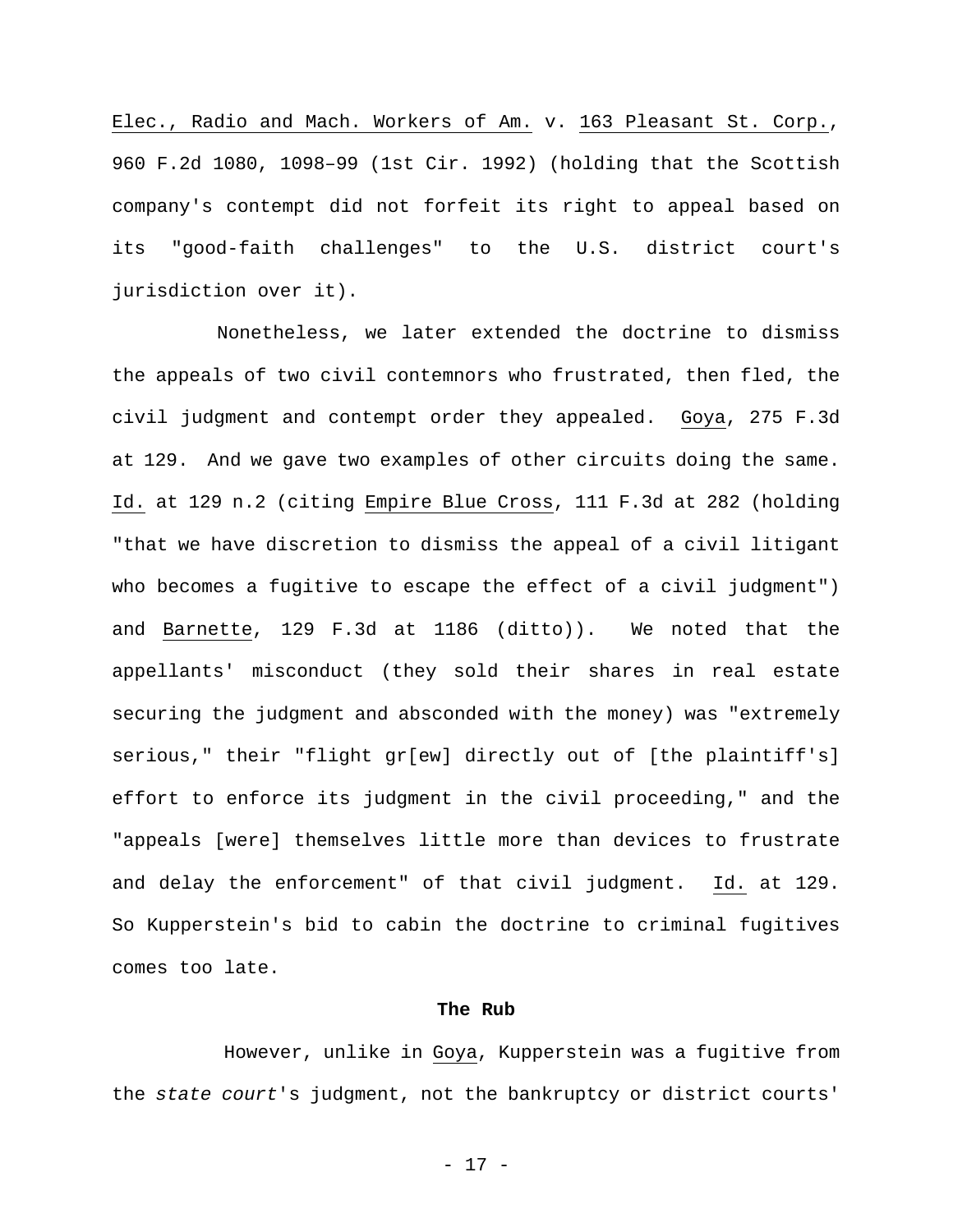(whose orders he never disobeyed). So his third argument — that the district court could not dismiss his case to help enforce the state court's orders — cuts more ice. As noted earlier, a federal court's discretion to dismiss a fugitive's case flows from its "inherent power" to protect its *own* "proceedings and judgments" not another court's. Degen, 517 U.S. at 823–24; see Ortega– Rodriguez v. United States, 507 U.S. 234, 250 (1993)(rejecting "the faulty premise that any act of judicial defiance, whether or not it affects" the appellate court's "process, is punishable by appellate dismissal"); Bano, 273 F.3d at 125–26 (observing that a "court will ordinarily employ [the doctrine] only to ensure the enforceability of *its* decisions; to discourage flouting *its* process . . . or to avoid prejudice to the other side affecting litigation that is or may be before *it*"). But the district court dismissed Kupperstein's appeal because he failed to show in the Bristol Probate Court and made *that* court's judgment uncollectable**.**<sup>11</sup> And that's the rub.

The Supreme Court has twice rebuffed courts for dismissing one case to punish flight from another, noting that the escape wouldn't frustrate the dismissing court's judgment or

1

<sup>11</sup> Appellees' brief suggests that Kupperstein is flouting "Bankruptcy Court Orders," but doesn't identify any bankruptcy court order Kupperstein failed to obey. Anyway, before the district court, MassHealth only argued (and the district court only found) that Kupperstein had frustrated the orders of "the Bristol Probate Court."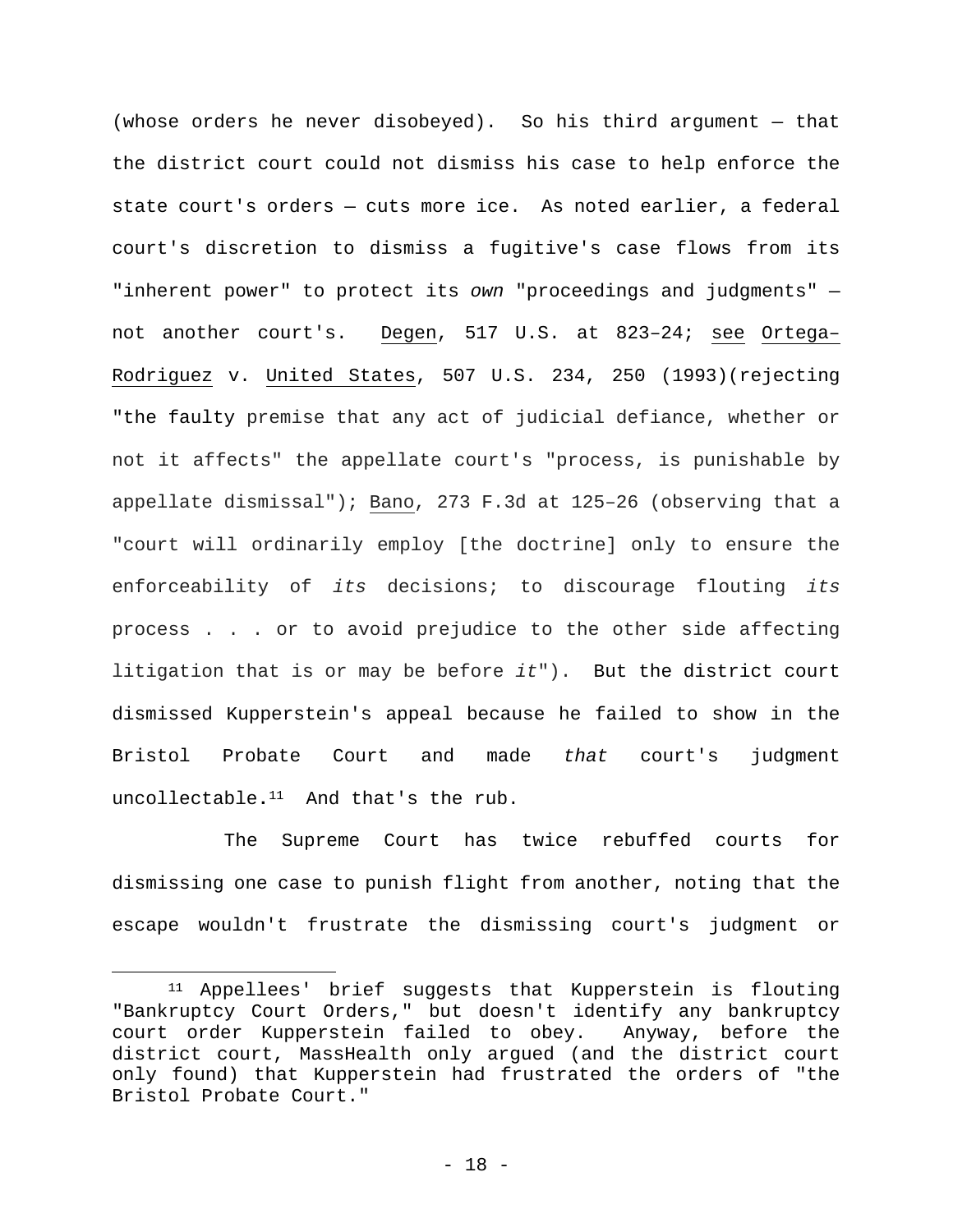impact its process. In Ortega-Rodriguez, the Eleventh Circuit had dismissed the appeal of a "former fugitive" who'd skipped town before sentencing but was recaptured pre-appeal. 507 U.S. at 242– 44. The Court reversed. First, it said, there were no "enforceability concerns": the recaptured defendant could be forced to serve his sentence. Id. at 44. Second, the past escape (while it stalled sentencing) did not impact "the appellate process": it didn't slow the appeal, id. at 245, or handicap the government in its efforts to win the appeal or any retrial (which wasn't an option), id. at 249. And third, since the defendant returned before appeal — when "jurisdiction [ ] vest[s] in the appellate court" and "any deterrent to escape must flow from appellate consequences" — the district court had had "a wide range of penalties" to encourage surrender. Id. at 247. In a nutshell, the defendant had "flouted the authority of the District Court, not the Court of Appeals," so "it [was] the District Court that ha[d] the authority to defend its own dignity, by sanctioning an act of defiance that occurred solely within its domain." Id. at 246.

The Court drove home the point in Degen, whose namesake also fled a different proceeding. The district court, relying on the fugitive disentitlement doctrine, had entered judgment against Degen in his civil forfeiture case (allowing the government to commandeer properties he allegedly bought with drug money) because

- 19 -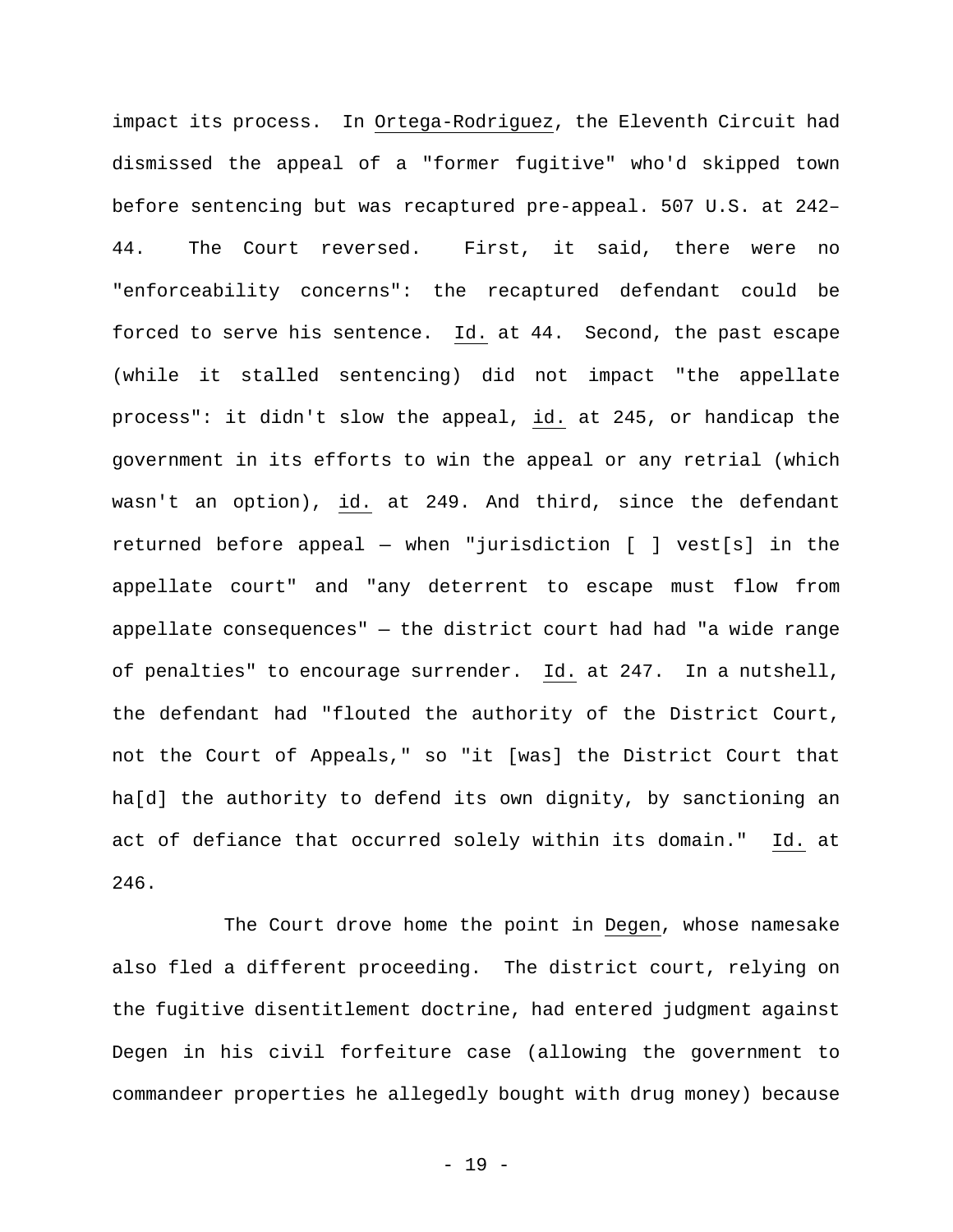he'd hightailed to Switzerland to avoid prosecution. Degen, 517 U.S. at 822. Again, the Court reversed. Sure, Degen's Euro trip waylaid any potential judgment in the criminal case. But it wouldn't "frustrat[e]" the government's efforts to prove "the merits of [its] forfeiture claims" (it'd win unless Degen showed up) and "the court's jurisdiction over the property [was] secure despite Degen's absence." Id. at 825. So as in Ortega-Rodriguez, "there [was] no danger the court in the forfeiture suit w[ould] waste its time rendering a judgment unenforceable in practice." Id. Moreover, the escape wouldn't make the (civil) case at hand unfair to the government; the district court had tools to keep Degen from using it to gain an unfair advantage in the stalled prosecution, and if Degen's absence hampered the civil case (*e.g.*, if he missed a deposition), the district court could hit him with "the same sanctions" it'd use on "any other" litigant who failed to cooperate in a civil case (*e.g.*, use the civil rules to charge him fees, strike his pleadings, or order dismissal for snubbing orders in *that* (civil) case). Id. at 827.

Relying on Degen and Ortega-Rodriguez, several courts have rejected the use of dismissal to sanction litigants for dodging another court's orders when the snub didn't impact the case on appeal. Take Mastro, holding that the district court blundered when it dismissed a bankruptcy appeal based on the appellant's "disregard for the authority of a different court"

 $- 20 -$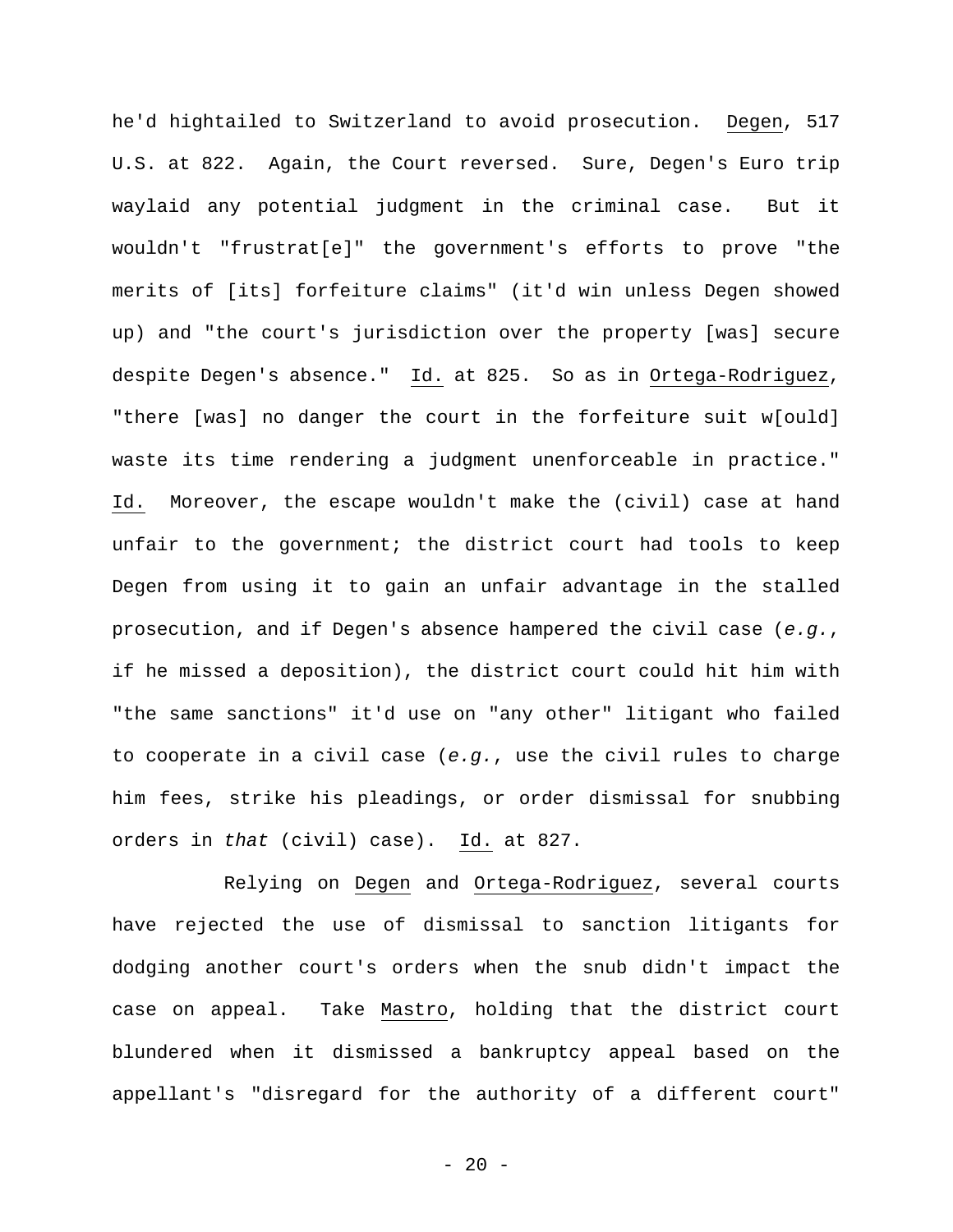(she fled a related prosecution), since her absence would not frustrate the judgment against her in the case at hand. 764 F.3d at 1096 & n.5. Or Bano, where the Second Circuit held a district court could not prevent a company from defending itself in a U.S. lawsuit because the company refused to stand trial in India. 273 F.3d at 126–27. There was "no question about the enforceability of any judgment" the U.S. district court might render, and "no discernible prejudice" to the plaintiff in the U.S. litigation. Id. at 126–27. And the district court could only dismiss the case "to protect its *own* dignity, efficiency, and efficacy," not the Indian courts'. Id. at 127 (emphasis added). We could go on. See, e.g., Marran v. Marran, 376 F.3d 143, 148–49 (3d Cir. 2004) (mother's contempt of state court child custody order was an "affront [] to the dignity of the Pennsylvania courts, not to [the Third Circuit]" and "ha[d] no direct effect on the processing" of her related federal appeal); Daccarett-Ghia v. Comm'r, 70 F.3d 621, 626 (D.C. Cir. 1995) (claimant's flight from related prosecution "neither affect[ed] the [tax] court's ability to carry out its judicial business nor prejudice[d] the government as a litigant" in the tax case on appeal).

On the other hand, the appellees do not cite any post-Degen case in which a court approved the use of the fugitive dismissal power to protect another court's judgments or proceedings, or to sanction contempt for orders other than the

- 21 -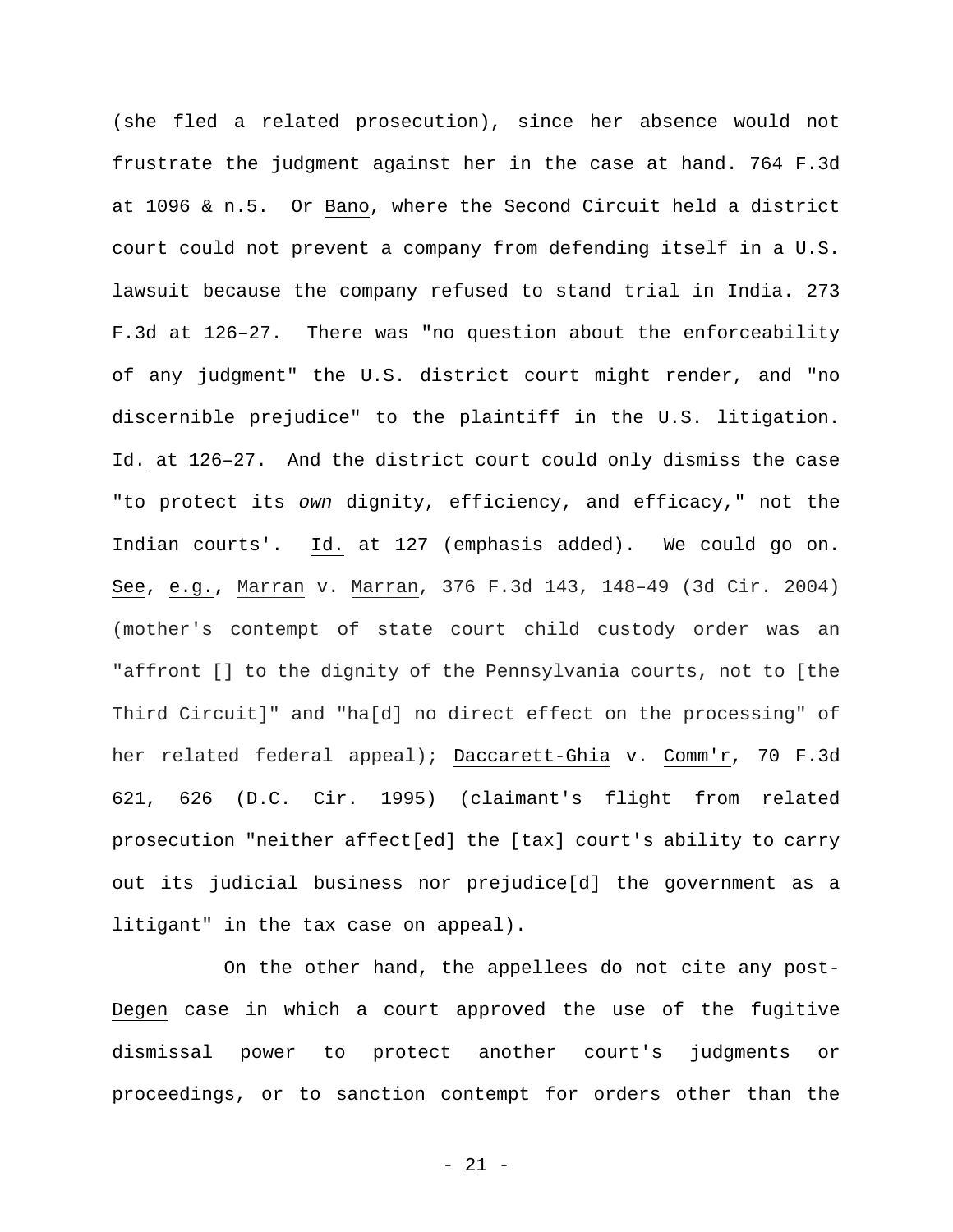judgment on review.<sup>12</sup> In Goya  $-$  as in Empire Blue Cross and Barnette — the appellants evaded the same orders they appealed. See Goya, 275 F.3d at 129 (stressing that "the appeal [was] from actions and orders of the district court designed to enforce th[e] very judgment" they evaded). In Empire Blue Cross, the Second Circuit emphasized that point: the appellants' disappearance "[did] not affect some related matter; it impact[ed] the very case on appeal." 111 F.3d at 282. And the court limited its holding accordingly: "a fugitive whose absence severely prejudices a proceeding may forfeit the right to appeal an adverse judgment entered *in that case*." Id. We stressed the same fact in Goya —

<sup>12</sup> Courts *have* applied a statute (the Civil Asset Forfeiture Reform Act of 2000), passed after Degen, permitting federal courts to disentitle fugitives in civil forfeiture cases, so long as the accused "evades the jurisdiction of the court in which the criminal case is pending against" them. P.L. 106–185, § 14(a), April 25, 2000, codified at 28 U.S.C. § 2466; see, e.g., Collazos v. United States, 368 F.3d 190, 198 (2d Cir. 2004). Since this isn't a forfeiture case, we deal only with the district court's *inherent* (non-statutory) disentitlement power.

And although appellees don't mention it, we note that even after Degen, other circuits have blessed the doctrine's use against criminal defendants who seek review of their state indictments or convictions under habeas corpus and 42 U.S.C. § 1983. See, e.g., Sarlund, 205 F.3d at 974 (§ 1983 case); Bagwell v. Dretke, 376 F.3d 408, 414 (5th Cir. 2004)(habeas case); Parretti v. United States, 143 F.3d 508, 509 (9th Cir. 1998) (habeas case). Once upon a time, we applied the fugitive disentitlement doctrine in a similar case: to dismiss an AWOL soldier's appeal from the denial of his petition for habeas corpus. See U.S. ex rel. Bailey v. U.S. Commanding Officer, 496 F.2d 324, 326 (1st Cir. 1974). He sought review of — and fled — military custody, not the order from which he directly appealed. Id. Such cases may present issues distinct from a civil contemnor's bankruptcy appeal, and we need not address them here.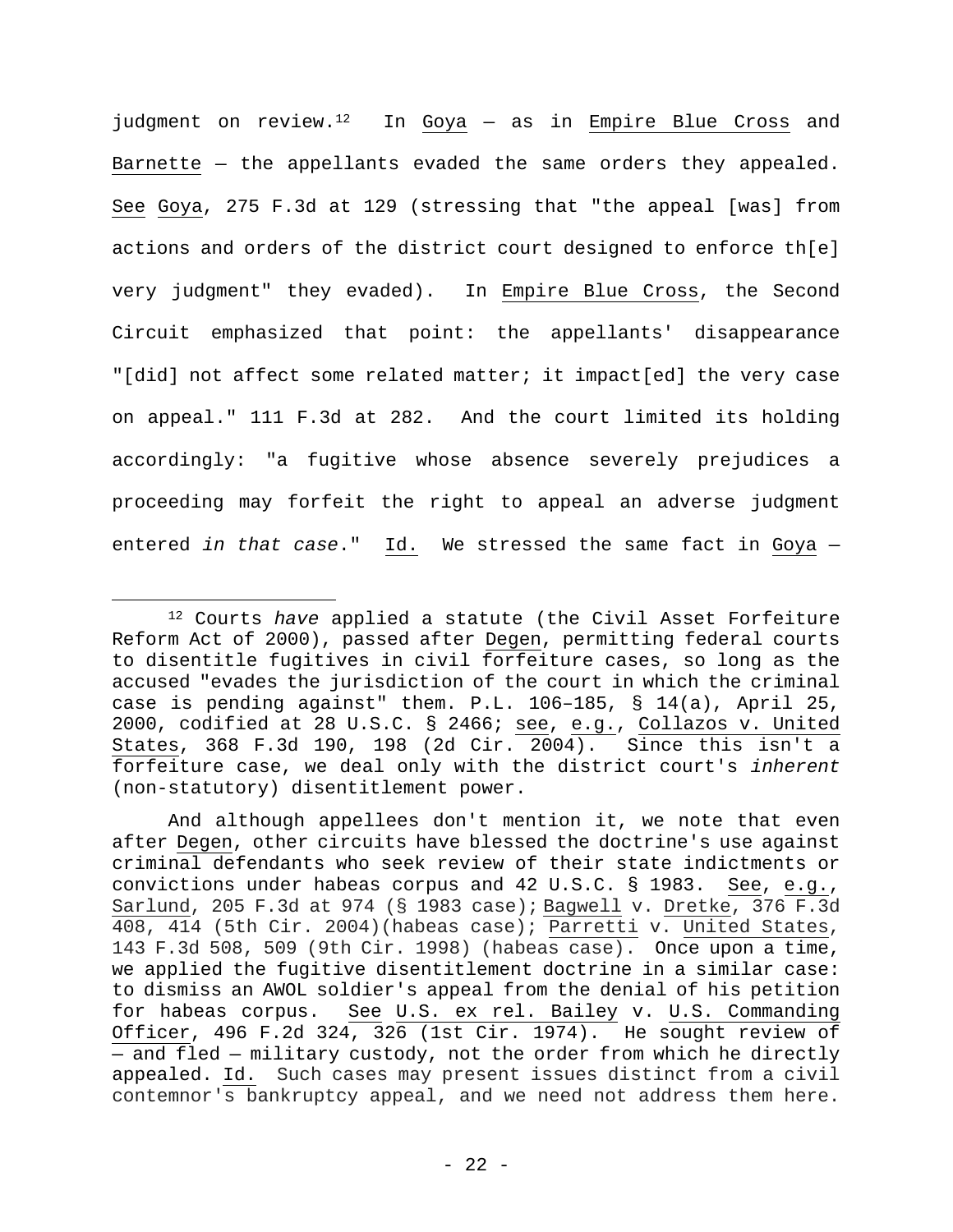writing that "the appellants' flight [was] not from some *other* proceeding, as in Degen" — and good thing, we said; that would have "rais[ed] the specter" that we meant to use dismissal "to coerce appearance" before another court. Goya, 275 F.3d at 129.

So that specter haunts us here. In this case, dismissal didn't serve the original reason for the fugitive dismissal rule: to ensure that courts don't waste time affirming a judgment that can't be enforced against the absconder. See Degen, 517 U.S. at 824 ("[S]o long as the party cannot be found, the judgment on review may be impossible to enforce."); Ortega-Rodriguez, 507 U.S. at 240 (citing Smith v. United States, 94 U.S. 97, 97 (1876) (dismissing fugitive's criminal appeal because he was not "where he [could] be made to respond to any judgment we may render")). This was the courts' "main concern" in Barnette, 129 F.3d at 1183, and key to Empire Blue Cross, 111 F.3d at 282 and Goya, 275 F.3d at 129 (reasoning that the appellants' flight "prevents [the plaintiff] from discovery that might be used to . . . enforce its judgment"); see also Yousif v. Yousif, 61 Mass. App. Ct. 686, 689– 90 (2004) (asking whether the fugitive's "status is connected to the judgment appealed from" and "impairs the enforceability of [that] judgment"). Here though, the district court (even if it affirmed, and the automatic stay remained lifted) could not have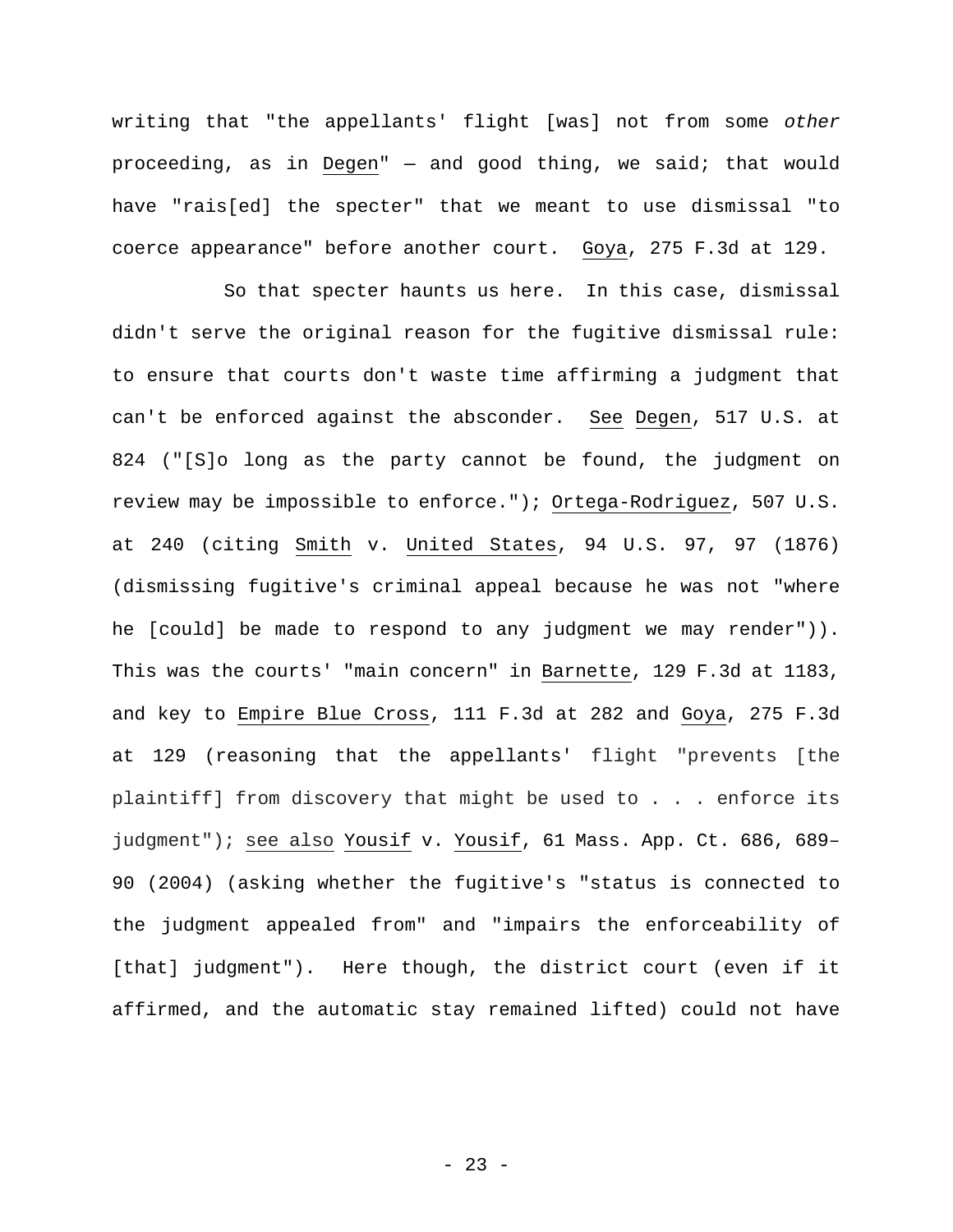ordered Kupperstein to pay the state court judgment.<sup>13</sup> So there was no chance the district court would affirm an unenforceable order.

Moreover, though Kupperstein's resistance hobbled the probate case, it didn't undermine the district court's "proceedings [or] judgments," Degen, 517 U.S. at 823, or "affect[] the appellate process," Ortega-Rodriguez, 507 U.S. at 250; it didn't delay the appeal, skew it in Kupperstein's favor, or handicap the Estate's or MassHealth's bid to lift the stay (and keep it up). In Goya, the appellants' flight (from an action in the U.S. district court to enforce a judgment against them) not only represented a "blatant defiance of explicit [U.S. district] court orders," but also "prevent[ed] [the plaintiff] from discovery that might be used to unearth the proceeds of the sale or otherwise enforce its judgment." 275 F.3d at 129; see also Empire Blue Cross, 111 F.3d at 282 (where the appellants "severely prejudice[d]" appellees because they "made themselves unavailable for service of process and post-trial depositions" and so "rendered the judgment unenforceable"); Sarlund, 205 F.3d at 975

<sup>13</sup> Though of course, the bankruptcy court could still determine that the probate court's judgment is non-dischargeable or that it should be paid from Kupperstein's nonexempt assets as part of the distribution of his bankruptcy estate. See 11 U.S.C. §§ 523, 704(a)(1), 726. We express no view on these matters, since the only orders on appeal to the district court were those lifting the automatic stay and refusing to hold MassHealth in contempt for allegedly violating it.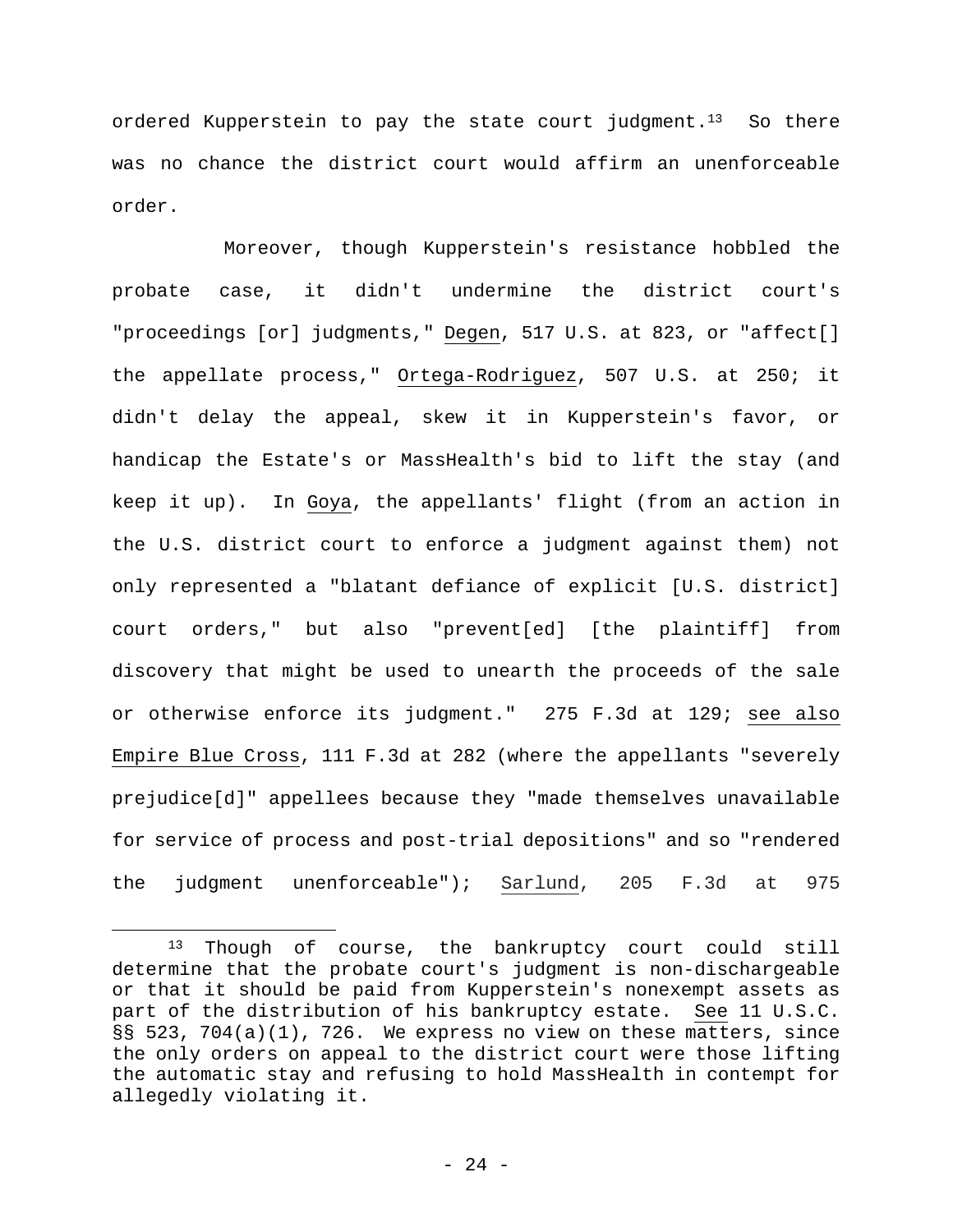(defendant's absence "severely prejudice[d] . . . his adversaries" in his civil case because he wouldn't show for depositions or pay sanctions for his suit, which was frivolous). But Kupperstein appeared in the bankruptcy case when required and answered Schall's questions (in a court-ordered exam) about his financial condition, the original deal with Thibodeau, and Kupperstein's subsequent dealings with the house. So the appellees were able to develop the facts below. And they can win on appeal (if the merits be in their favor) whether or not Kupperstein shows up to watch.

True, Kupperstein's appeal seeks relief from the probate court's orders: he asked the district court to reinstate the stay and stop the probate court from enforcing them. But if Kupperstein gets that relief, it'll be because the Bankruptcy Code entitles him to it. Unlike in Goya, Kupperstein's merits argument — that his bankruptcy petition stayed the state court's efforts to collect the contempt sanctions — is a fair one. Cf. Goya, 275 F.3d at 129–30 (finding appellant's arguments were "clearly frivolous" because we'd already rejected them). Several judges in this circuit agree with him. See In re McKenna, 566 B.R. 286, 289 (Bankr. D.R.I. 2017) (holding "proceedings to enforce and collect monetary sanctions" are stayed); In re Birchall, No. 07-13232, 2007 WL 1992089, at \*9 (Bankr. D.Mass. July 3, 2007)(holding that civil contempt proceedings are subject to the automatic stay). That a debtor hasn't paid his state-court debts outside the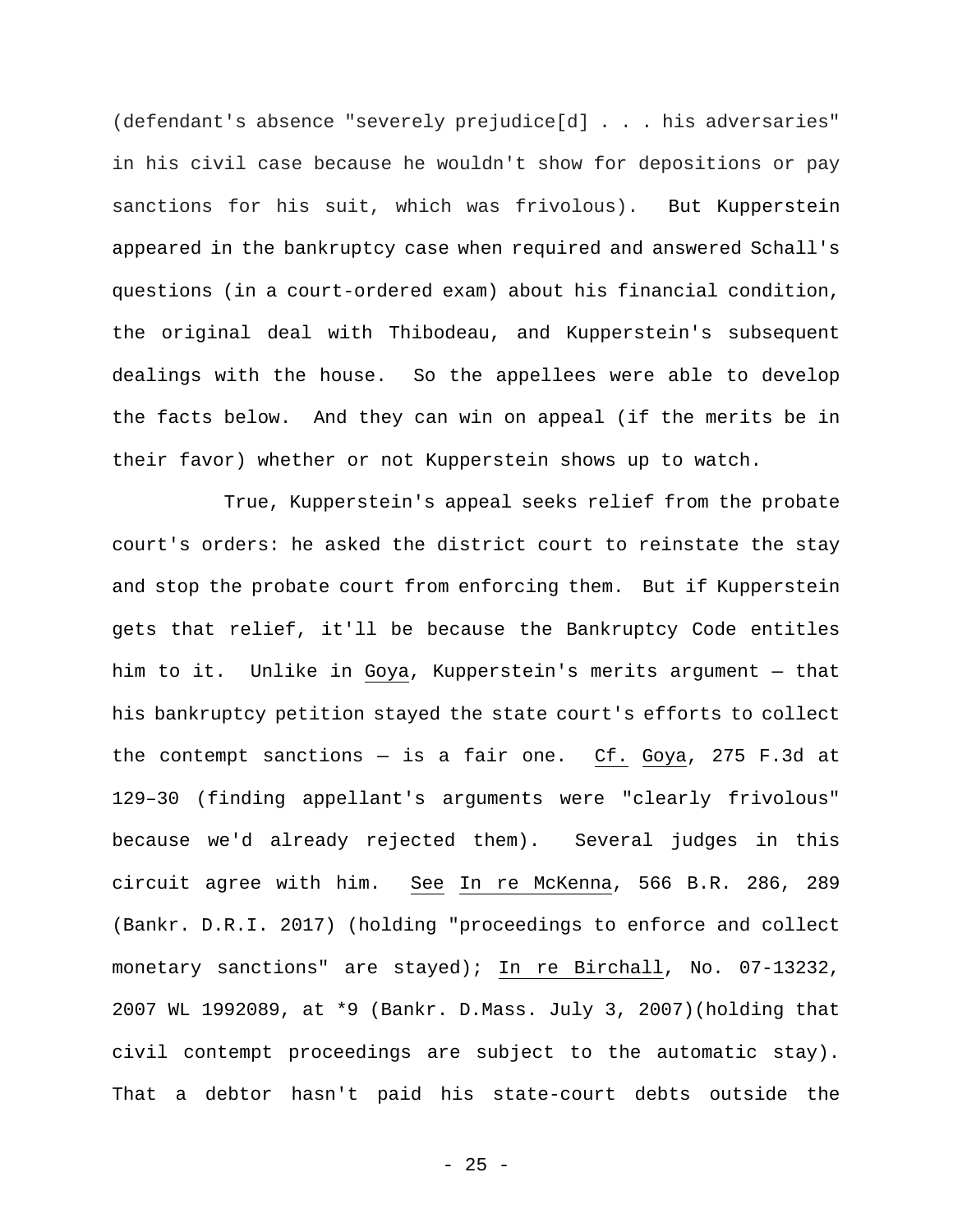bankruptcy process can't be the reason we decline to decide whether he's supposed to do so in the first place — lest we create a "fugitive" exception to the automatic stay without analyzing the statute. And though it may mean more wrangling for the appellees, the costs of litigating that reasonable dispute don't offset our *strong* preference for decision on the merits, either. See Pole No. 3172, 852 F.2d at 642.

Let's be clear: none of this excuses Kupperstein's misconduct, which has a long, harmful history. By the state courts' telling, he and Sheedy ripped off Thibodeau, executed two sham deeds (one of which he illegally notarized), then — spurning two years of court orders and arrest warrants — installed two rounds of tenants, milked over \$50,000 in rents, and kept the money to this day. By the time he filed his appeal to the district court, Kupperstein's serial contempt of the state court had already drawn this dispute into a three-year battle to enforce the probate court's judgment.<sup>14</sup> The Estate lost funds that could've gone to Thibodeau (Kuhn's sole heir) and MassHealth but for Kupperstein's "repeated refusal to obey" the probate court's orders. And the probate Estate "cannot be closed and final distribution made" while

<sup>14</sup> Kupperstein's conduct is especially troubling because, as we noted up front, he's an attorney still licensed to practice in Massachusetts. Despite his various ethical breaches, chronicled in multiple state court decisions, we're told that this litigation has, for whatever reason, held up disciplinary action against him.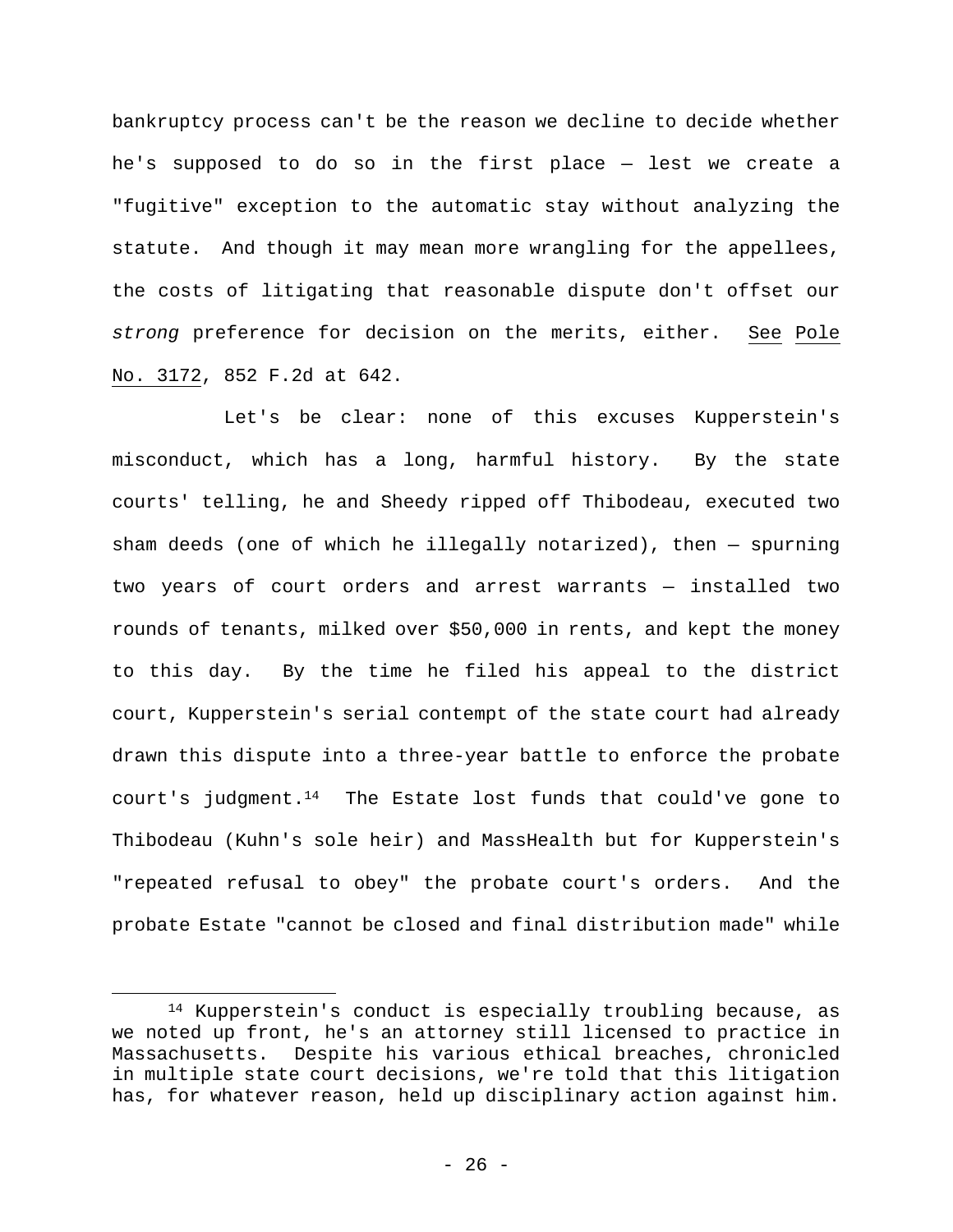the state court's "sanction awards are outstanding." Without a doubt, Kupperstein's contemptuous behavior has caused the estate costs to mount.But unless the district court (or we) reinstate the automatic stay, it's the probate court's prerogative to decide how to enforce its own orders and punish disrespect for them. See Ortega-Rodriguez, 507 U.S. at 246–47. And "[w]hile [the] case is pending" before the state courts, continued "flight can be deterred with the threat of a wide range of penalties available" to them. Id. at 247. For example, the probate court could threaten and (after due process) impose criminal contempt. See Furtado v. Furtado, 380 Mass. 137, 141 (1980). Meanwhile, the federal courts must apply the bankruptcy laws Congress charged them to enforce.

And by the way, those laws give the bankruptcy courts other tools to fight abuse of *their* processes. For example, MassHealth already asked to lift the stay (and dismiss the case) for "cause," 11 U.S.C. §  $362(d)(1)$  - saying Kupperstein filed in bad faith.15Should the district court decide that the automatic stay applies, the bankruptcy court (on any remand) can grant appellees whatever relief might be available to them under the Bankruptcy Code — including (if appropriate) exercising its discretion to lift the stay for "cause," see In re Fin. Oversight

<sup>15</sup> Among other things, MassHealth claims Kupperstein listed few unsecured creditors, filed this case the day before his showcause hearing, and "has an open equity line on his home of \$300,000 that is untouched and fully available."